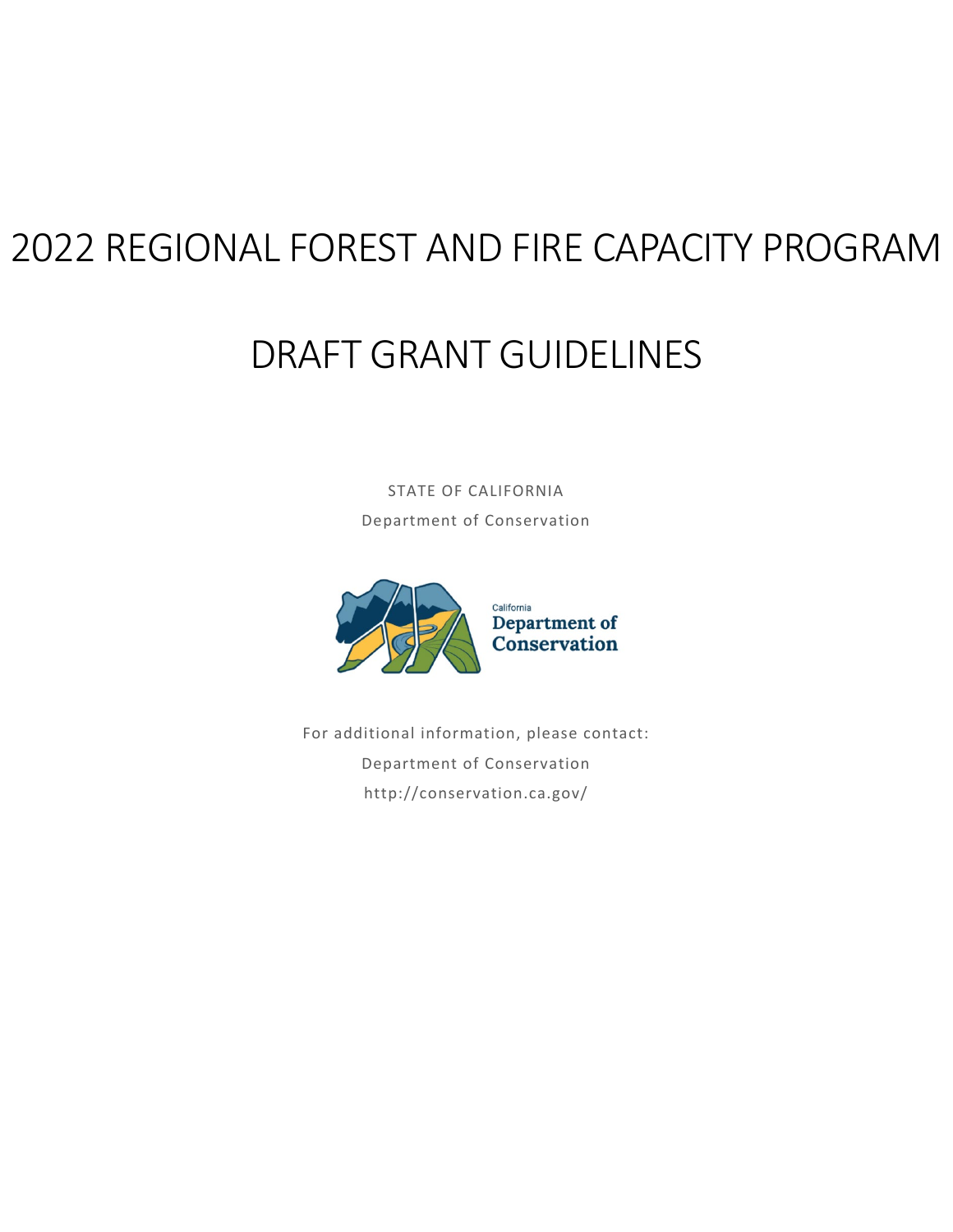| <b>Table of Contents</b>                                                                  |           |
|-------------------------------------------------------------------------------------------|-----------|
| At-A-Glance: Regional Forest and Fire Capacity Program _________________________________0 |           |
|                                                                                           |           |
|                                                                                           |           |
|                                                                                           |           |
|                                                                                           |           |
|                                                                                           |           |
|                                                                                           |           |
|                                                                                           |           |
|                                                                                           |           |
|                                                                                           |           |
|                                                                                           |           |
|                                                                                           |           |
|                                                                                           |           |
| Regional Block Grantee Essential Program Activities_____________________________          |           |
|                                                                                           |           |
|                                                                                           |           |
|                                                                                           |           |
|                                                                                           |           |
|                                                                                           |           |
|                                                                                           |           |
|                                                                                           |           |
|                                                                                           |           |
| <b>Grant Administration and Reporting</b>                                                 |           |
|                                                                                           |           |
|                                                                                           |           |
|                                                                                           |           |
|                                                                                           |           |
|                                                                                           |           |
|                                                                                           |           |
|                                                                                           |           |
|                                                                                           |           |
|                                                                                           | <b>11</b> |
| Section 4: Grant Agreement and Administration __________________________________13        |           |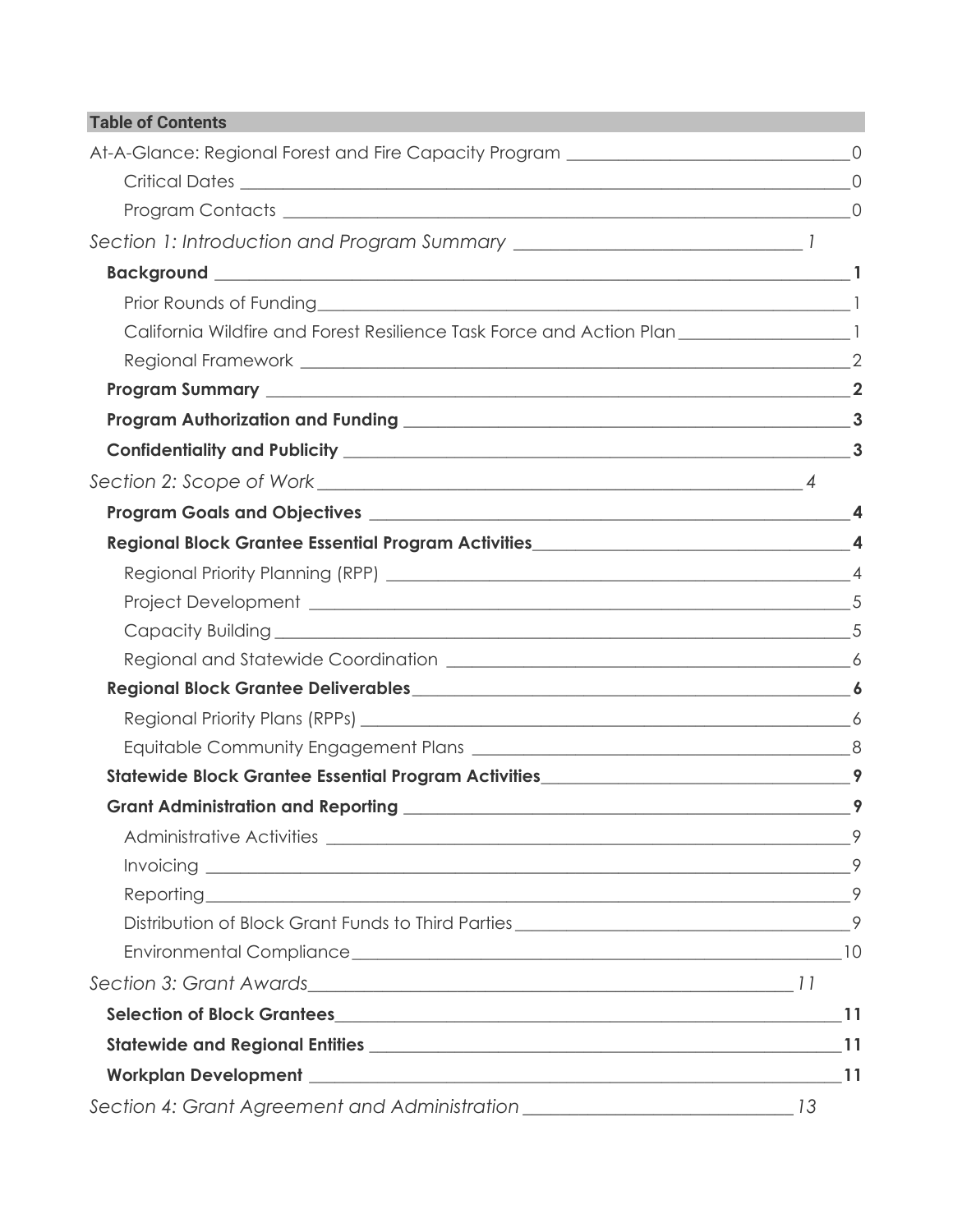| Demonstration Project Implementation Costs (if applicable) ____________________15  |  |
|------------------------------------------------------------------------------------|--|
| Capacity Building, Outreach, Education, and Training ___________________________15 |  |
|                                                                                    |  |
|                                                                                    |  |
|                                                                                    |  |
|                                                                                    |  |
| Loss of Funding 16                                                                 |  |
| Section 6: Definitions and Reference Material __________________________________18 |  |
|                                                                                    |  |
|                                                                                    |  |
|                                                                                    |  |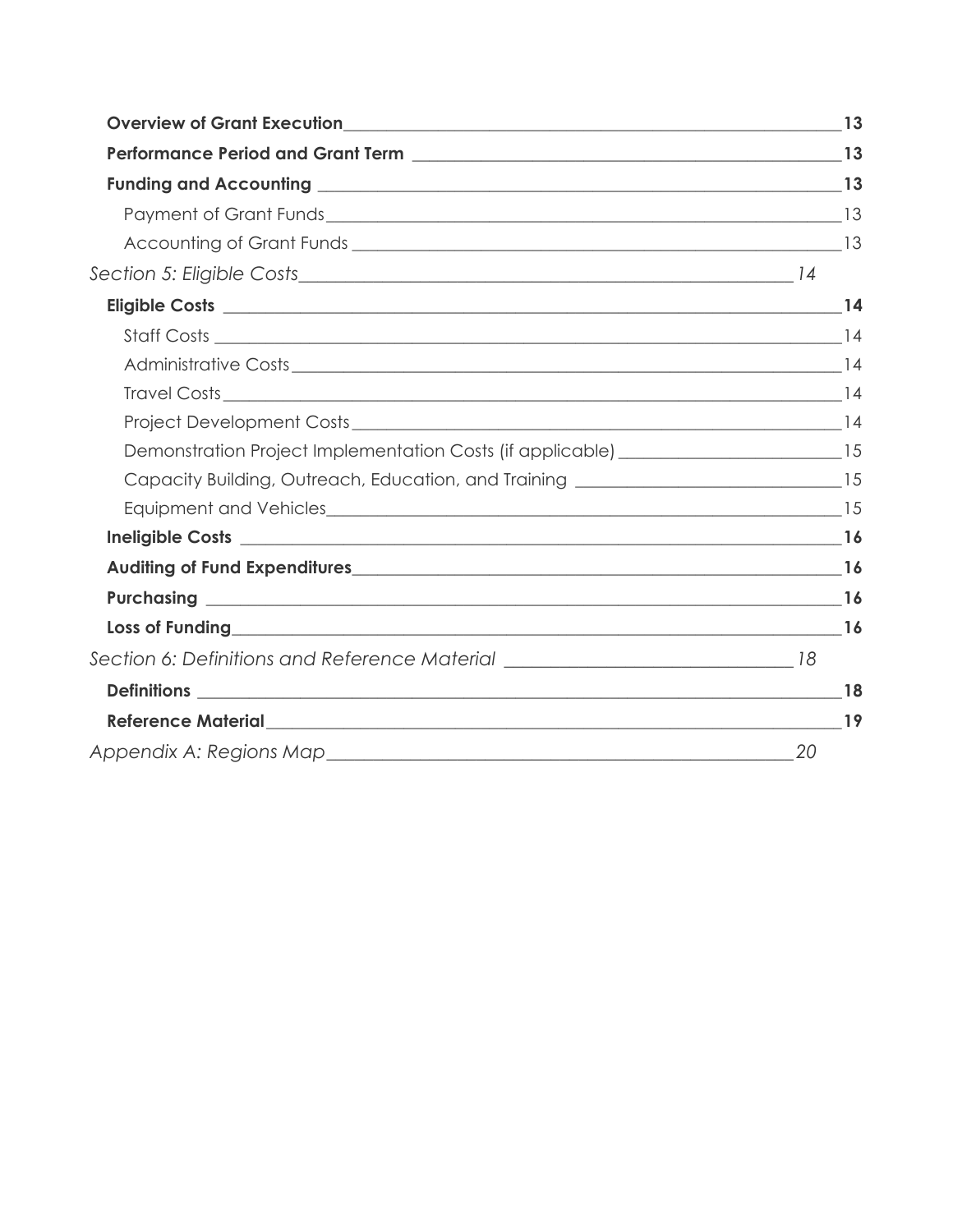#### <span id="page-3-0"></span>**At-A-Glance: Regional Forest and Fire Capacity Program**

The Regional Forest and Fire Capacity (RFFC) Program is designed to support the development and implementation of regional priority plans to improve forest health and fire resiliency consistent with the recommendations of the [Wildfire and Forest Resilience Action](https://fmtf.fire.ca.gov/media/cjwfpckz/californiawildfireandforestresilienceactionplan.pdf)  [Plan.](https://fmtf.fire.ca.gov/media/cjwfpckz/californiawildfireandforestresilienceactionplan.pdf) This program is administered by the [Department of Conservation.](http://conservation.ca.gov/)

#### <span id="page-3-1"></span>**Critical Dates**

<span id="page-3-2"></span>Draft Guidelines released May 23, 2022 Comments due June 23, 2022 Final Guidelines released June 30, 2022 **Program Contacts** Department of Conservation [Jenny.E.DiStefano@conservation.ca.gov](mailto:Jenny.E.DiStefano@conservation.ca.gov)

[Brian.Newman-Lindsay@conservation.ca.gov](mailto:Brian.Newman-Lindsay@conservation.ca.gov)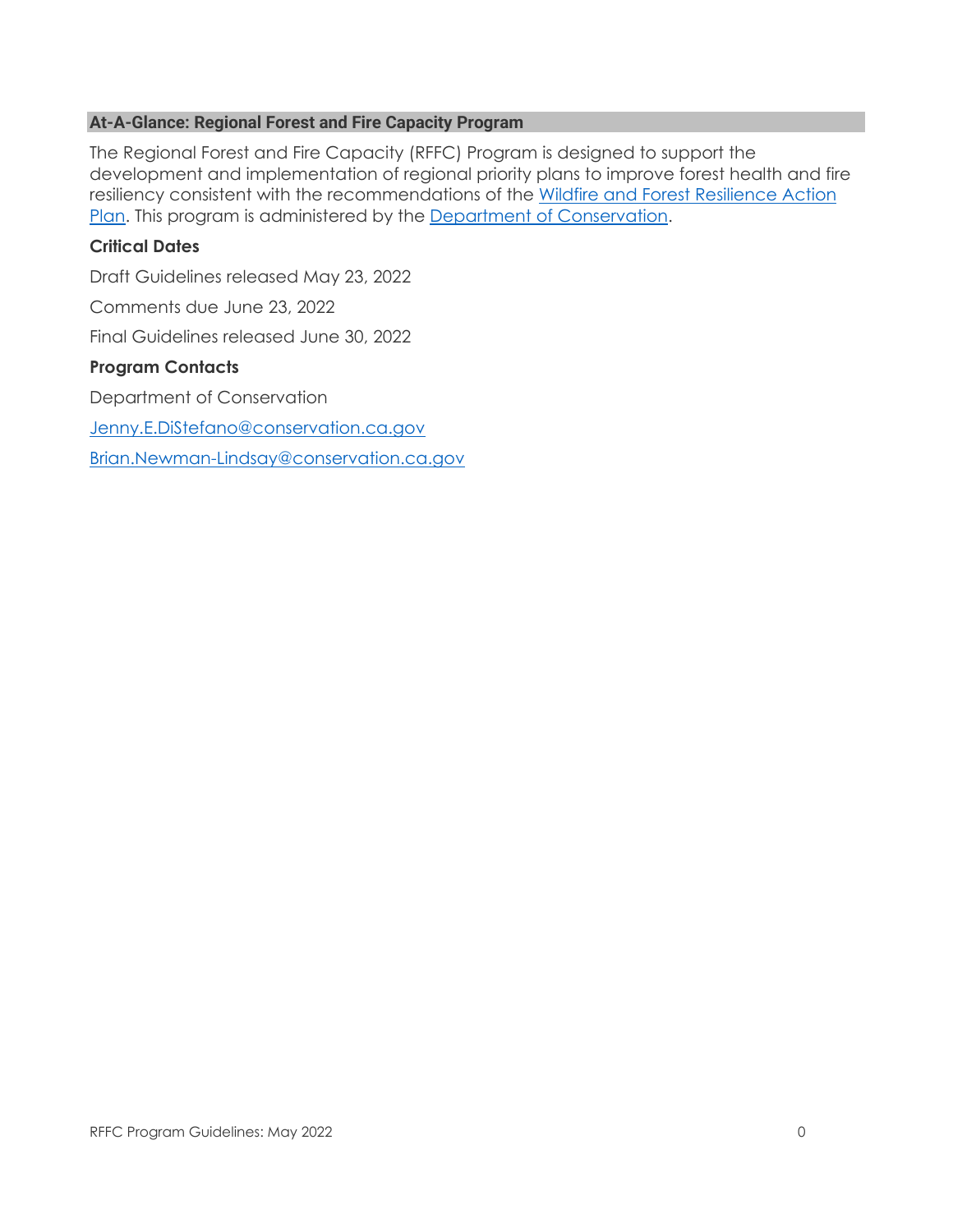#### <span id="page-4-0"></span>**Section 1: Introduction and Program Summary**

Public Resources Code section 4208.1 establishes the Regional Forest and Fire Capacity (RFFC) Program to support regional leadership to build local and regional capacity and develop, prioritize, and implement strategies and projects that create fire adapted communities and landscapes by improving ecosystem health, community wildfire preparedness, and fire resilience. The Department will provide block grants to regional entities (Regional Block Grantees) and to eligible coordinating organizations (Statewide Block Grantees) to support the statewide implementation of the program.

To accomplish the RFFC Program's objectives, block grants will be utilized by recipients to support partner capacity, project readiness, implementation of demonstration projects, and regional priority planning to achieve landscape-level and community wildfire resilience consistent with the [California Wildfire and Forest Resilience Action Plan](https://www.fire.ca.gov/media/ps4p2vck/californiawildfireandforestresilienceactionplan.pdf) as well as the [California Forest Carbon Plan](http://chrome-extension/efaidnbmnnnibpcajpcglclefindmkaj/viewer.html?pdfurl=https%3A%2F%2Fresources.ca.gov%2FCNRALegacyFiles%2Fwp-content%2Fuploads%2F2018%2F05%2FCalifornia-Forest-Carbon-Plan-Final-Draft-for-Public-Release-May-2018.pdf&clen=8941308&chunk=true) and [Executive Order B-52-18.](http://chrome-extension/efaidnbmnnnibpcajpcglclefindmkaj/viewer.html?pdfurl=https%3A%2F%2Fwww.ca.gov%2Farchive%2Fgov39%2Fwp-content%2Fuploads%2F2018%2F05%2F5.10.18-Forest-EO.pdf&clen=402390&chunk=true)

The California Legislature established the RFFC Program in statute with the passage of AB 9 (Ch. 225, Stats. 2021, Wood), authorizing the Department to provide regional block grants that will:

*"Support regional leadership to build local and regional capacity and develop, prioritize, and implement strategies and projects that create fire adapted communities and landscapes by improving ecosystem health, community wildfire preparedness, and fire resilience. For strategies and projects that seek to create fire adapted communities, regional entities shall maximize risk reductions to people and property, especially in the most vulnerable communities. PRC §4208.1(a)"*

For the purposes of this program, collaboration, landscape, region, and regional partnerships are defined in Section 6.

## <span id="page-4-1"></span>**Background**

## <span id="page-4-2"></span>Prior Rounds of Funding

These guidelines build off lessons learned from earlier iterations of the RFFC Program that focused on:

- 1. Promoting and supporting collaborative planning and implementation of wildfire resilience and forest health protection, management, and restoration efforts at the landscape or watershed level.
- 2. Coordinating and integrating management of wildfire resilience and forest health protection, management, and restoration efforts at the regional scale.
- 3. Identifying, prioritizing, and implementing forestry and wildfire projects that meet regional and statewide public safety, ecosystem, and public resource goals.

#### <span id="page-4-3"></span>California Wildfire and Forest Resilience Task Force and Action Plan

Building on important work of the past decade, state and federal policymakers and agencies came together in 2018 through the Wildfire and Forest Resilience Task Force (Task Force) to bolster efforts and expand investments to address the key drivers of catastrophic fires, significantly increase the pace and scale of forest management, and improve the resilience of increasingly threatened communities.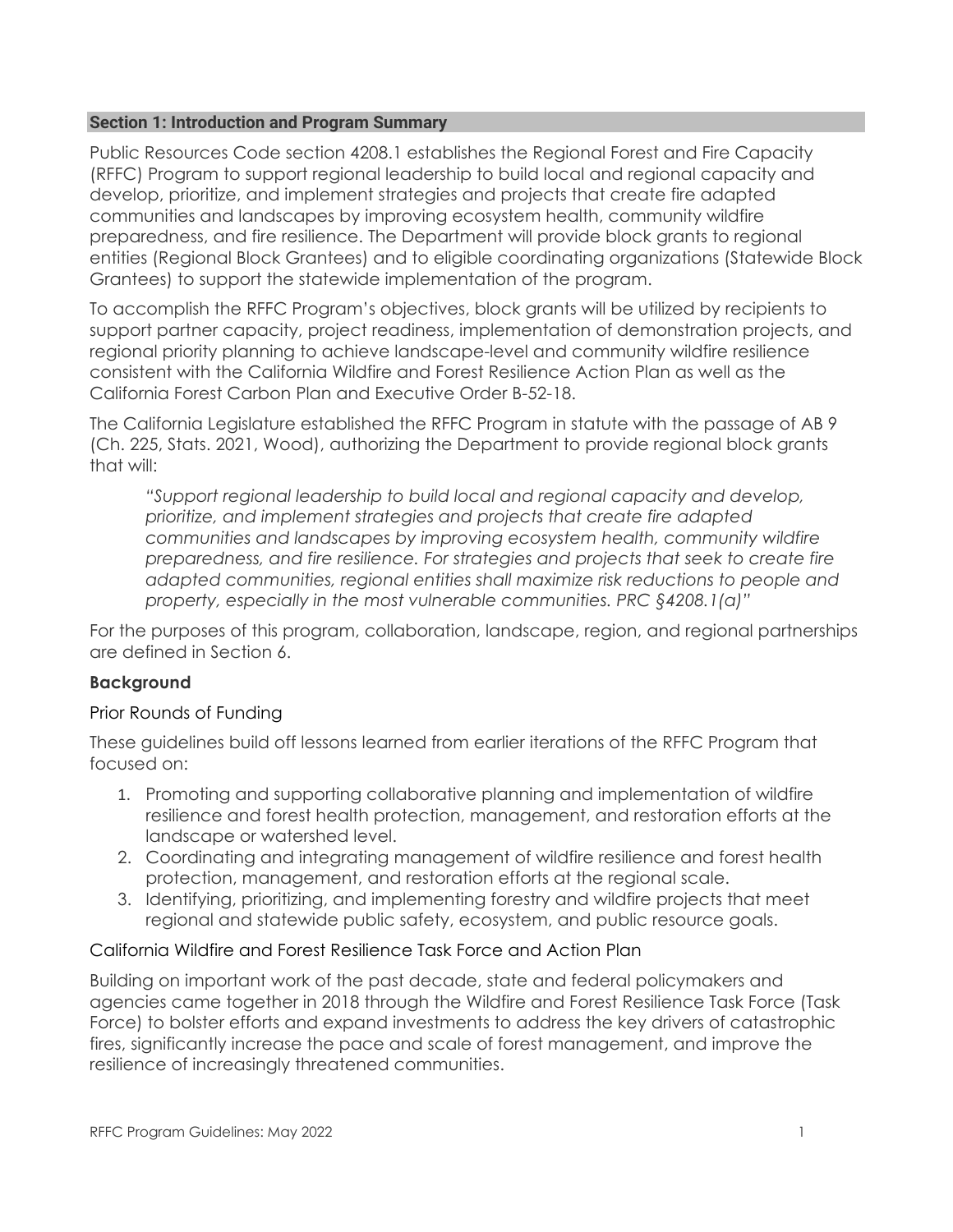In 2021, the Task Force issued its Action Plan and, among other strategies, committed to a regional approach designed to strategically accelerate efforts to restore the health and resilience of California forests, grasslands, and natural places; improve the fire safety of communities; and sustain the economic vitality of rural forested areas.

## <span id="page-5-0"></span>Regional Framework

The RFFC Program is a part of the regional framework adopted by the Task Force in recognition of the essential diversity of California's biological, social, and legal geographies, and the need to bring together local actors to solve local challenges. The regional framework provides a structure for state, federal, and local entities to coordinate their efforts in each of four major geographic regions of the state (see Appendix A), to enhance regional leadership and capacity to respond to wildfire and forest health crises within their region, and to increase the pace and scale of forest and fire stewardship through landscape scale, multi-benefit planning and project implementation coordinated by regional partnerships.

Through the identification of these four regions, the Task Force seeks to provide a functional scale to coordinate scientific and ecoregional tools and analyses, policy, and management. Within the regional framework, the Task Force and its partners are responsible for:

- Coordination of strategies, policies, and programs to advance critical scopes of work, such as the beneficial use of fire and post-fire reforestation.
- Developing science, data, tools, and working with regional partnerships to integrate and deploy strategies, data, and tools at the regional scale.
- Aligning funding sources to achieve holistic objectives.

At the same time, regional partnerships will work through the RFFC Program to organize and elevate local and landscape factors to the regional scale.

# <span id="page-5-1"></span>**Program Summary**

The RFFC Program is a key component of the Task Force's poly-centric approach to standing up the regional framework. Regional Block Grantees will be working within their region using information and structure provided by the Task Force and will be communicating details and expertise about the region back to the Task Force. Statewide Block Grantees will be supporting the regions and assisting with communicating with the Task Force or other state and federal partners. This approach is intended to provide support throughout the regions in a timely fashion and allow the state to adaptively manage its wildfire and forest resilience efforts.

For their part, the Regional Block Grantees will be responsible for:

- Developing partnerships
- Leading regional forums
- Integrating, accelerating, and scaling local forest and fire priorities and projects

Regional Block Grantees will work with state and federal agencies and agency partners to use the regional framework to accomplish the goals of the Task Force through the following sequence of activities: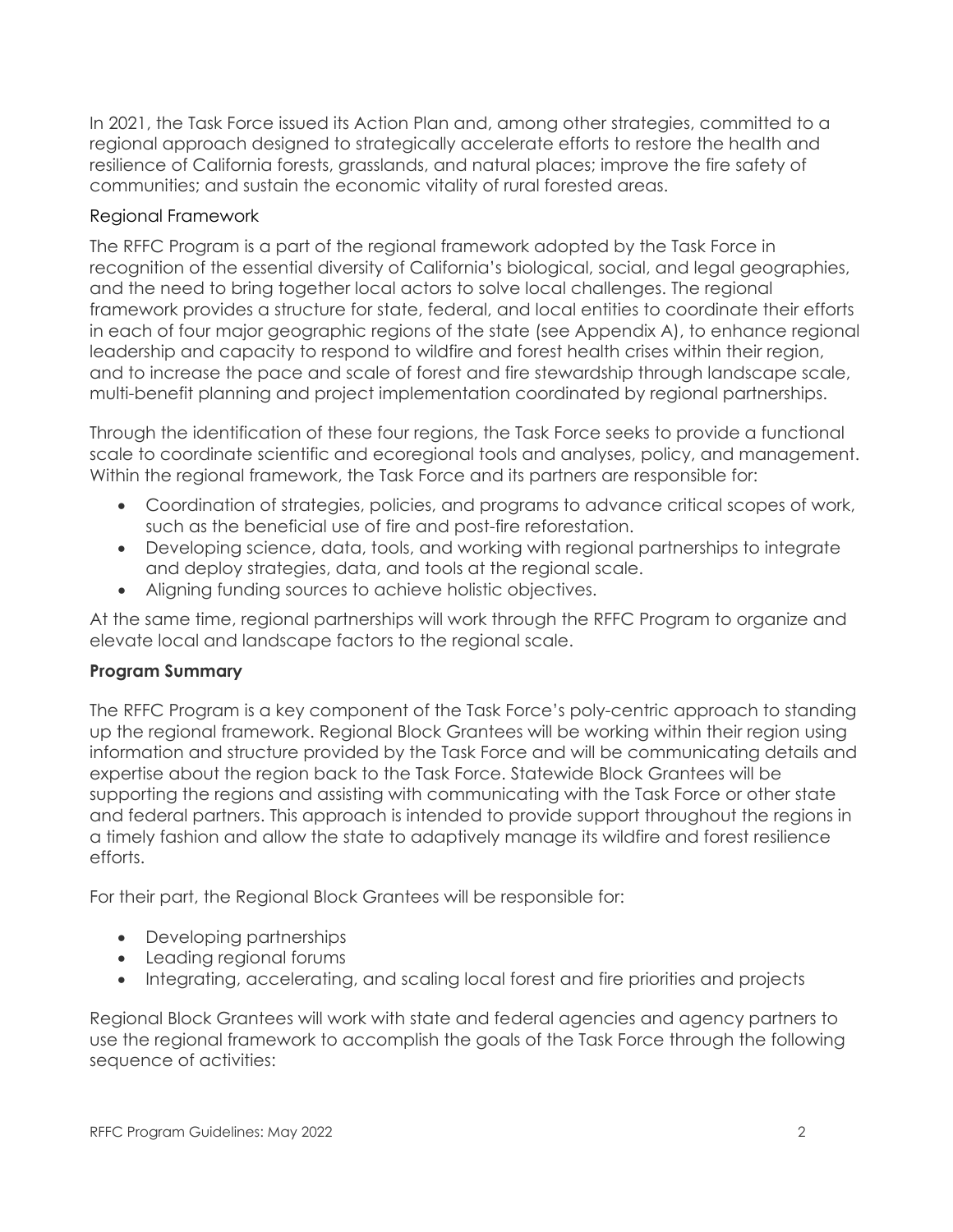- 1. Integrating local, regional, and statewide data and tools through the regional priority planning process.
- 2. Producing landscape portfolios of projects via regional planning and development.
- 3. Coordinating large-scale, long-term investments based on landscape portfolios.
- 4. Informing statewide priorities and programs through monitoring, reporting, and adaptive management.

## <span id="page-6-0"></span>**Program Authorization and Funding**

The grants funded with these Guidelines utilize the \$110 million of General Fund monies appropriated to the Department for the RFFC Program. SB 85(Committee on Budget and Fiscal Review, Budget Act of 2020), SB 170 (Budget Act of 2021). This funding is available for encumbrance or expenditure until June 30, 2026, with full liquidation until June 30, 2028. Up to 5.17 percent of the appropriation may be used by the Department for administrative costs.

Should additional funding consistent with the purposes of the RFFC Program become available in future years, the Department may, at its discretion, make new grants or allocate funding to increase grants funded under these Guidelines.

## <span id="page-6-1"></span>**Confidentiality and Publicity**

Details, documents, and any other materials related to this program, such as applications, grant agreements, reports, expenditures, photos, etc., are public records that may be publicly released in accordance with the California Public Records Act (Cal. Gov. Code §§ 6250 et seq.).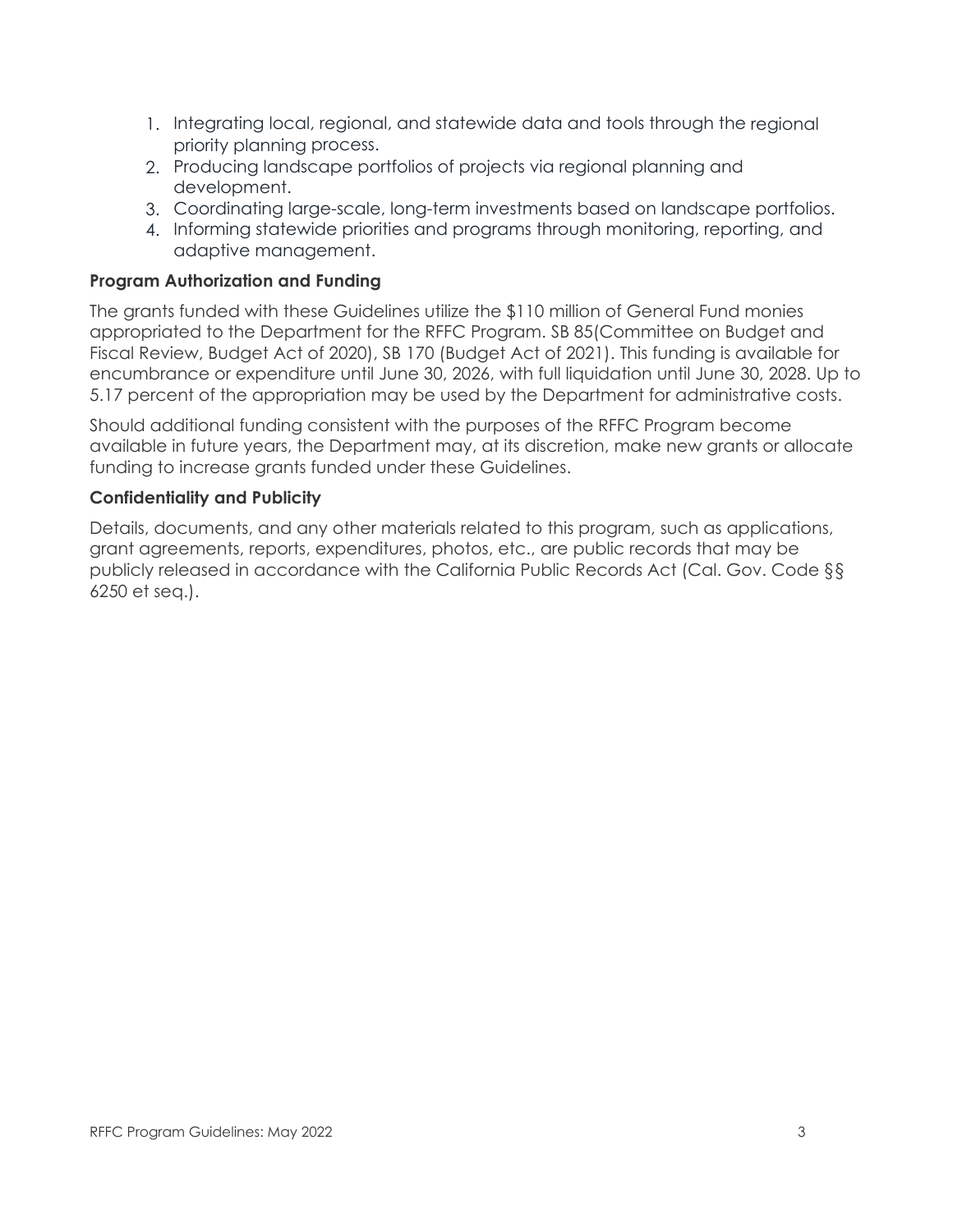#### <span id="page-7-0"></span>**Section 2: Scope of Work**

## <span id="page-7-1"></span>**Program Goals and Objectives**

The overarching goal of the RFFC Program is to develop regional priority strategies that will restore health and resilience to communities, forests, and other wildfire prone landscapes. This program aims to increase regional capacity to develop, prioritize, and implement landscape-level forest health and wildfire resilience projects that have broad support from stakeholders in and affected by the region. To that end, block grantees will seek to achieve the following objectives:

- Increase capacity, support strategic collaborative planning and coordination, and accelerate wildfire resilience and forest health protection, management, and restoration efforts at the landscape level.
- Strengthen regional leadership on wildfire and forest resilience actions in coordination with key state and federal agencies.
- Build a pipeline of forestry and wildfire protection projects. Identify, prioritize, plan, make ready projects that meet regional and statewide public safety, ecosystem, and natural resource goals.

## <span id="page-7-2"></span>**Regional Block Grantee Essential Program Activities**

Regional Block Grantees are required to engage in the following core program activities, which are described in more detail below.

- Conduct **[regional priority planning](#page-7-3)**.
- Administer **[project development](#page-8-0)** activities.
- **[Build capacity](#page-8-1)** among regional partners.
- Participate in Task Force efforts to **[coordinate regions](#page-9-0)**.

## <span id="page-7-3"></span>Regional Priority Planning (RPP)

The regional priority planning process is intended to build regional leadership by empowering high-capacity regional entities, strengthening local networks of forest and fire practitioners, and conducting extensive outreach with local communities, California Native American tribes, governments, and organizations.

Regional Block Grantees must develop or update a Regional Priority Plan (RPP) that identifies, prioritizes, and plans for wildfire and forest health needs. The following activities must be included in the Regional Block Grantees' regional priority planning efforts:

- Developing broad-based partnerships among stakeholders, implementation partners, and decision-making entities capable of effectively forwarding large scale, multibenefit programs of work across land types and ownership, over extended time frames.
- Utilizing the best available science, local knowledge, and statewide strategies to develop priorities and decision support strategies which respond to existing needs and environmental conditions within the region.
- Incorporating stakeholder governance into the decision-making process.
- Identifying potential priority projects and management activities based on desired landscape conditions, and compiling projects into landscape portfolios.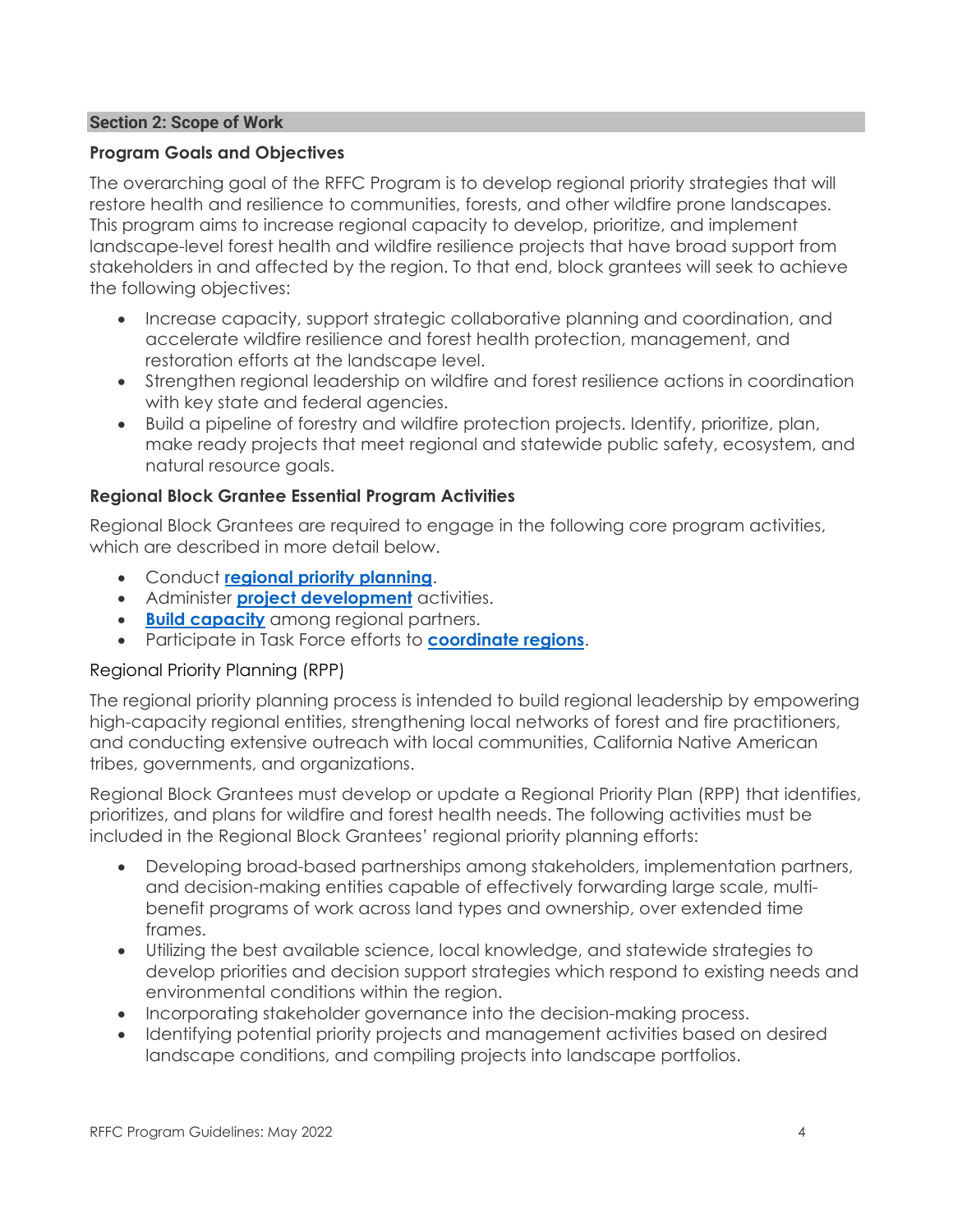## <span id="page-8-0"></span>Project Development

Regional Block Grantees must use a portion of this funding to support preliminary project development and permitting activities for the priority projects identified in their RPP or projects that were identified prior to development of the RPP and already have regional support.

Project development activities should ensure that projects are ready to receive implementation funding. These projects should contribute to the desired outcomes for priority projects identified in each RPP and increase ecosystem and adaptive capacities, fire resilience, health, and human safety. Regional Block Grantees must work in collaboration with their partners to develop and permit projects. Project development strategies should be equitable, supporting subregions with both higher and lower capacity.

NOTE: Project development and permitting may occur in parallel with the development of the RPP. Eligible project development activities include design, permitting, project support from landowners or partners, partnership development, and other tasks needed to create a pipeline for multiple years of implementation-ready projects.

## <span id="page-8-1"></span>Capacity Building

Regional Block Grantees are expected to use a portion of the funds from this program to further capacity building efforts throughout their region.

Capacity building activities should help grantees and their partners manage increases in project development and implementation workload. Capacity building should achieve broad and diverse engagement of communities within each region to develop a comprehensive understanding of and support for the program.

These capacity building efforts must include:

- Performing community level engagement and outreach
- Engaging vulnerable communities in the development of RPPs
- Providing education and training opportunities for communities, organization staff, and partners
- Development of an Equitable Community Engagement Plan (see deliverables section below for details)

Capacity building efforts may include investments in partner and local staff development, funding new positions, acquiring tools and resources to increase partner capacity for planning, or developing new pilot projects and programs.

Capacity building efforts may include:

- Investments in partner and local staff development
- Funding new positions
- Acquiring tools and resources to increase partner capacity for planning
- Developing new pilot projects and programs
- Participation with existing workforce programs (e.g., local Conservation Corps)
- Demonstration projects

Regional Block Grantees are expected to coordinate with local watershed coordinators, county coordinators funded through California Fire Safe Council, local CALFIRE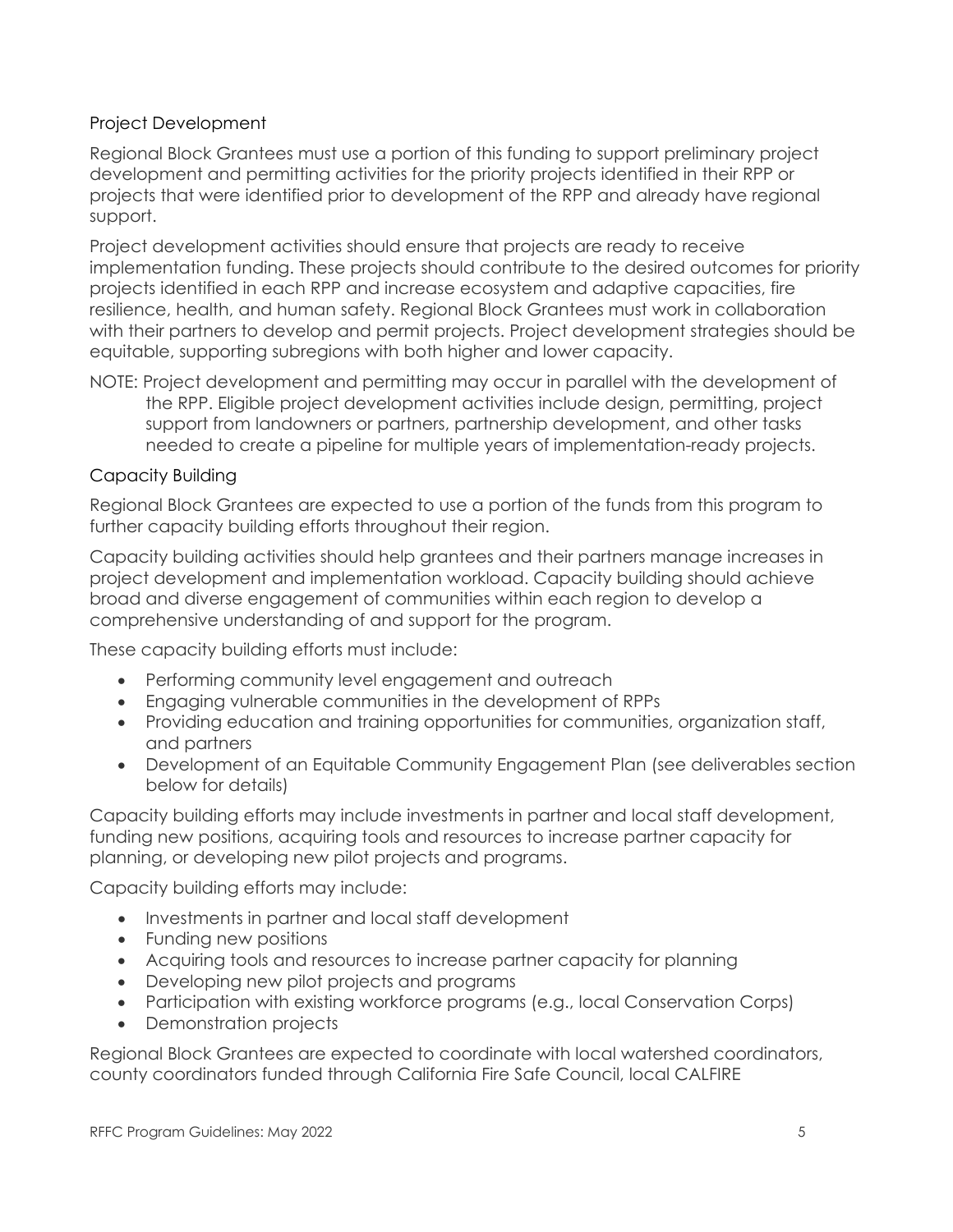representatives, and others conducting local fire and forestry resilience work on capacity building needs.

If included, demonstration project(s) may be identified in the RPP or may be a pre-identified, shovel-ready project. Demonstration project(s) should maximize desired outcomes of the RFFC Program, have quantified achievement of multiple desired benefits of the program, and serve as a model for meeting regional and statewide goals. A demonstration project is one that implements techniques new to the area, highlights new technology or approaches, and could be scaled up and/or replicated.

Demonstration projects must:

- Include a community outreach component that will allow the block grantee to share results with other regions or practitioners.
- Incorporate participation from multiple partners and funding sources, support regional workforce development opportunities, and integrate benefits to the most vulnerable communities within the region.
- Be carried out with the approval of or under the supervision of a licensed forester.

# <span id="page-9-0"></span>Regional and Statewide Coordination

Regional Block Grantees will be responsible for coordinating efforts among partners in their region, providing regional leadership, and facilitating communications and data sharing among regional and statewide partners. To facilitate regional and statewide coordination, Regional Block Grantees must:

- Participate in Task Force initiatives, including the development of regional profiles and collection of data, metrics, and communication materials needed for interagency regional collaboration.
- Coordinate regional forums under the Task Force and facilitate discussions among state and local entities through meetings, prioritization discussions, forums, or data inquiries.
- Appoint one or more data stewards who will be responsible for managing & maintaining spatial and quantitative data produced or collected by the regional partnership.

# <span id="page-9-1"></span>**Regional Block Grantee Deliverables**

The following deliverables are required for all Regional Block Grantees.

- Regional Priority Plan (RPP)
- Equitable Community Engagement Plan

# <span id="page-9-2"></span>Regional Priority Plans (RPPs)

Each Regional Block Grantee shall use a portion of this funding to develop or update an RPP that identifies, coordinates, and advances wildfire and forest resilience projects at the landscape scale. RPPs are expected to serve regional partnerships to:

- Identify, prioritize, and plan for wildfire and forest health needs within their region.
- Coordinate planning and management efforts with an "all lands" approach across jurisdictions and ownership.
- Build strong regional support for the partnerships, plans, and projects through broad inclusion of stakeholders and partners.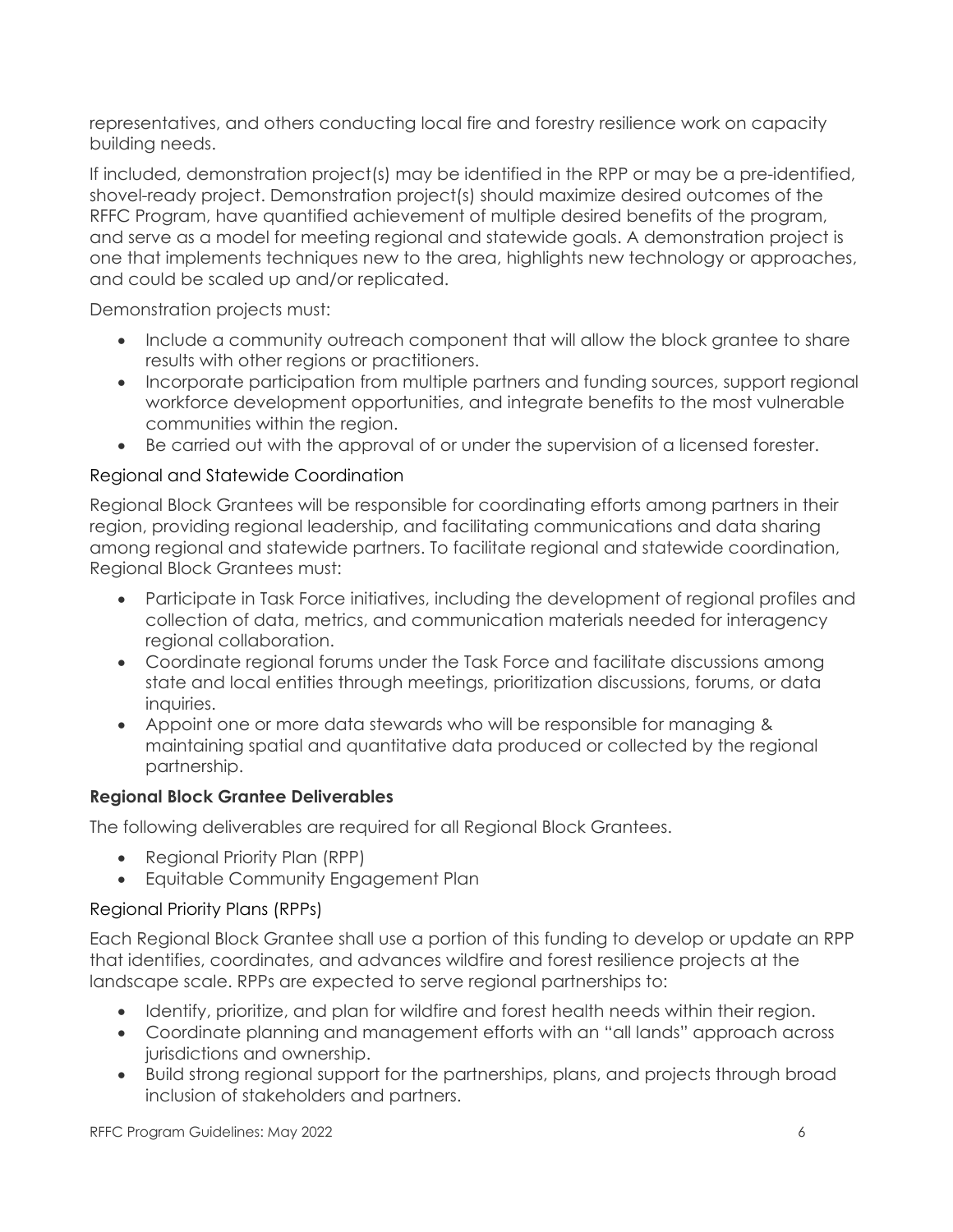• Organize and communicate regional prioritization consistent with Task Force goals and strategies.

The plan should incorporate actionable components that increase resilience of vulnerable communities and ecosystems within the region at risk from wildfire and other climate-related disasters.

RPPs do not need to be developed or presented in a specific format or medium, and it is expected that every regional partnership will need to adopt solutions and formats fitting the regional needs. However, to ensure consistency, communicability, and short- and long-term utility of RPPs, three key elements must be included in all RPPs:

- Geography & Governance
- Assessment & Methodology
- Landscape Portfolios of Projects

Information is provided for each element in the sub-sections below.

RPPs are intended to be living documents, and on-going investment in regional priority planning throughout the process is expected. Initial RPP efforts may include draft plans and priority project lists that do not contain all the required elements.

## *Geography & Governance*

RPPs must consider and respond to the unique geographic, biophysical, and social characteristics of their region. RPPs must include an analysis of the key geographic characteristics and governing structures that will affect decision-making and implementation of wildfire and forest priorities within their jurisdictions, and the RPP must work to advance policies and programs that enhance coordination, collaboration, and effective natural resource management within their region.

NOTE: In some cases, one unified RPP may be the preferred solution for an entire regional partnership, while other plans may be developed on a subregional basis or integrate different plans from multiple sources. RPP structure, format, and development should be appropriate to the region and the stakeholders, but in all cases RPPs should be integrated into a larger regional framework—for instance, through shared project prioritization, joint demonstration projects, and shared assessment methodologies.

RPPs must be developed with broad participation of regional communities, California Native American tribes, public and governmental agencies, community-based organizations, and other organizations. Regional Block Grantees will lead the development of the RPP for their partnership, working directly with organizations in their region throughout the process.

## *Assessment & Methodology*

RPPs must include:

1. An assessment of the landscape conditions, utilizing the regional profiles and supplementary tools developed by the Task Force's Science Advisory Panel, local knowledge, data, and/or other appropriate tools to characterize the regional landscape with respect to core pillars of wildfire and forest health resilience. Characterization should complement the assessments within the regional profiles developed by the Science Advisory Panel. At a minimum, characterization must include dimensions of community vulnerability and ecological integrity.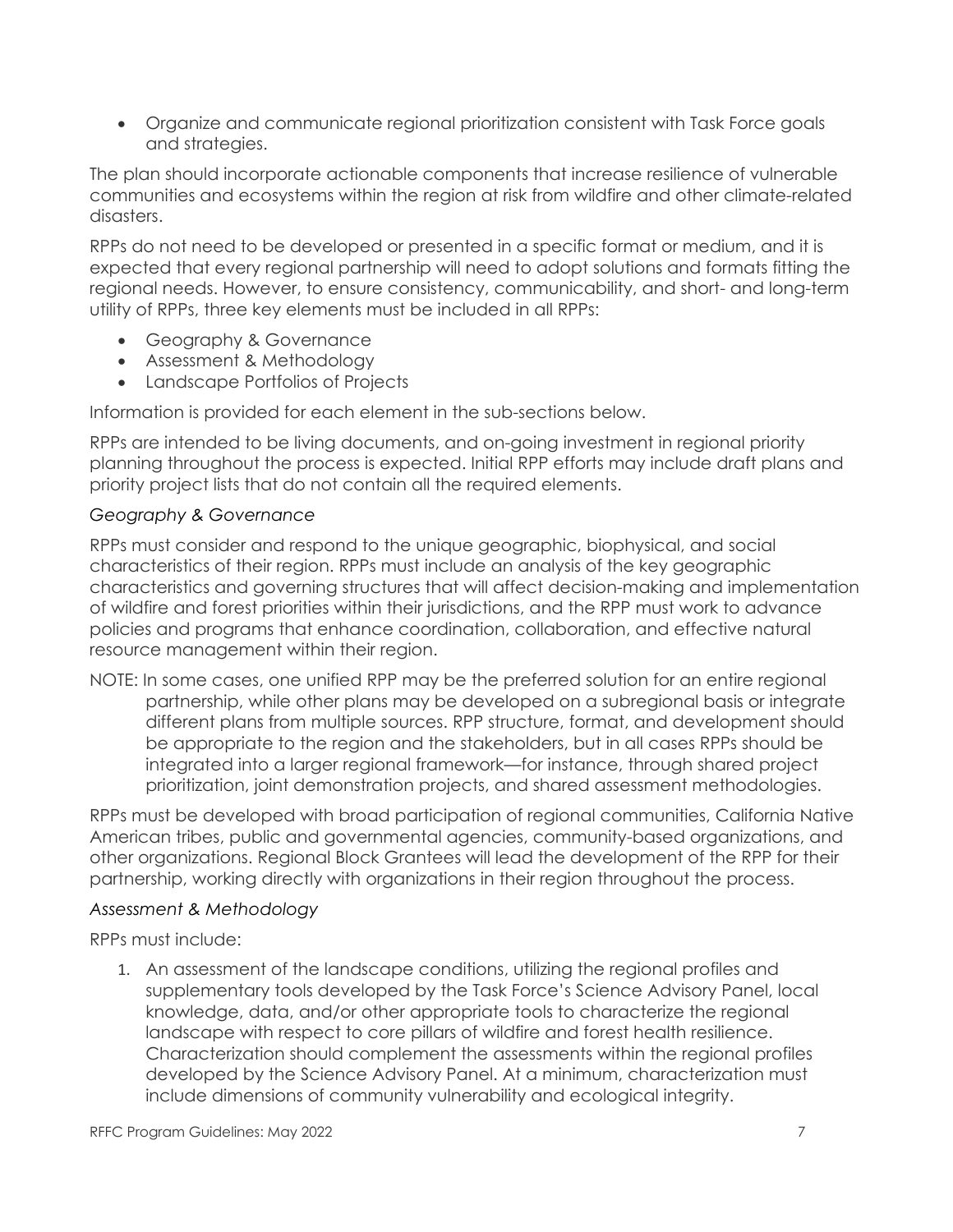- 2. A methodology for decision making, project identification, and prioritization that is appropriate for the region, the partnership, and consistent with state and federal strategies.
- 3. A program for ongoing assessment and evaluation of forest and fire resilience activities within the region over time.

## *Landscape Portfolios of Projects*

RPPs must include lists of priority projects that, taken together, respond to landscape scale wildfire and ecosystem health priorities. Portfolios of priority projects should:

- Be geographically explicit.
- Provide multiple benefits and respond to key statewide priorities, including reducing wildfire severity risk, protecting vulnerable communities, improving ecosystem health and biodiversity, and enhancing water security.
- Identify project sponsors and have broad support from stakeholders in the region.
- Include projects at different stages of readiness suitable for implementation in sequence; projects should be cross-jurisdictional, aligning efforts across ownerships, land types, and areas of responsibility.

## <span id="page-11-0"></span>Equitable Community Engagement Plans

To ensure that grant funds provide direct, meaningful, and assured benefits to the entire region, the RFFC Program requires that recipients work with a diverse group of community members and stakeholders through direct engagement. Regional Block Grantees must involve fire and forestry professionals and key stakeholders in all phases of RFFC Program implementation. Regional Block Grantees must also use proven methods of engagement to facilitate direct participation of the communities within the region, including translation of meetings and materials, scheduling of meetings at times that are convenient for community members, and engaging community members in information gathering as well as outreach.

Equitable Community Engagement Plans must include two phases: 1) a gap analysis and 2) development of the Equitable Community Engagement Plan. The gap analysis must identify who is missing from current or past engagement activities, which will be used for the development phase.

All Equitable Community Engagement Plans must include:

- Description of key stakeholders, community members, and organizations, including any existing community-based organizations, or fire safe councils serving the region.
- Recent history of community engagement in fire and forest health issues, including involvement in any planning or community development activities administered by the local government or other administrative entities.
- Process that will be used to identify the needs of the community and other stakeholders.
- Process for the community to provide feedback on program activities and RPPs.
- Process to inform the public about implementation progress, including updates on project performance and other indicators being tracked.
- Mechanisms to support implementation of the Equitable Community Engagement Plan.
- Timeline of proposed community engagement and outreach activities.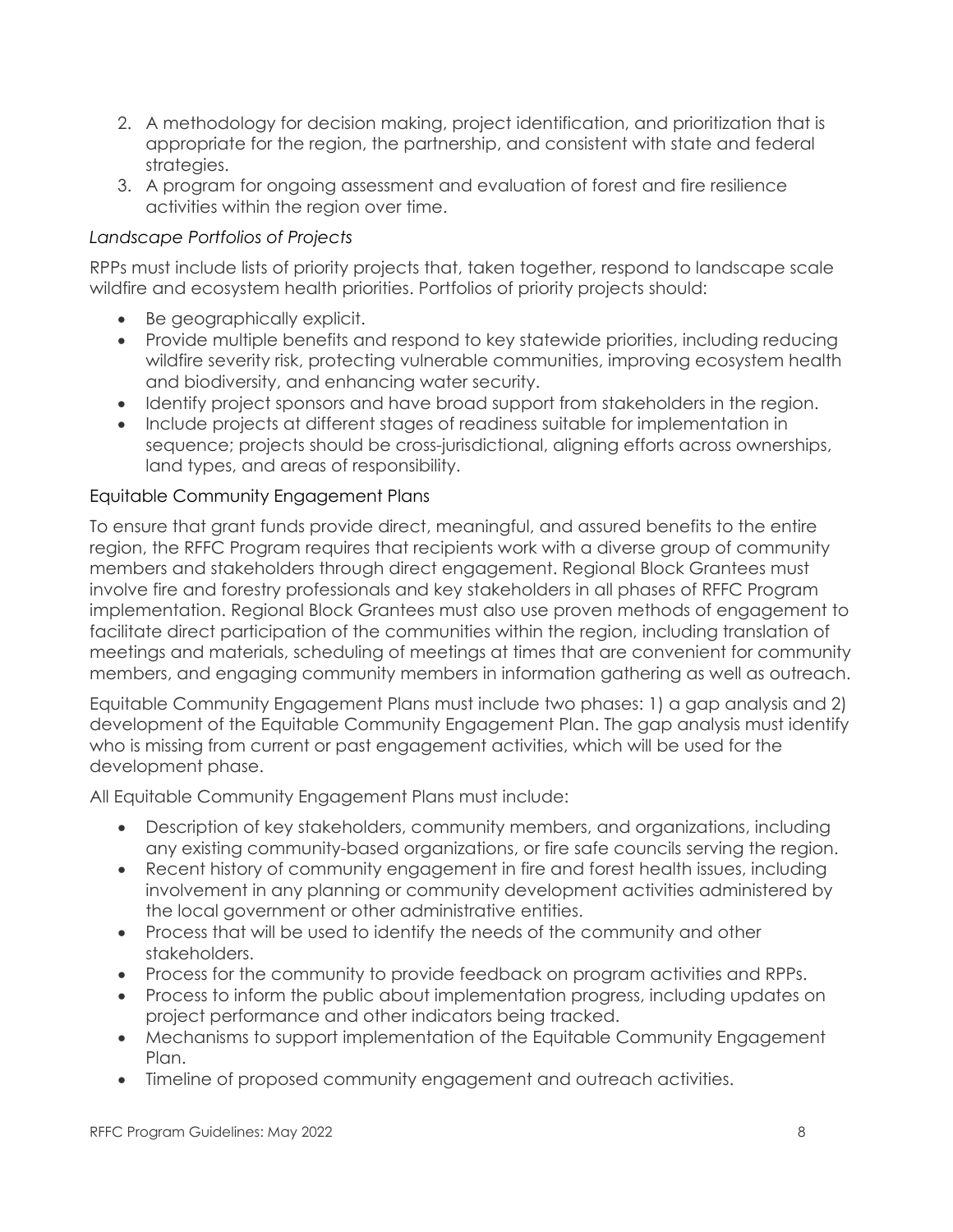## <span id="page-12-0"></span>**Statewide Block Grantee Essential Program Activities**

Statewide Block Grantees will support the statewide implementation of the program through coordination of and technical assistance to Regional Block Grantees, as well as support forest health and resilience efforts across regions and throughout the state.

## <span id="page-12-1"></span>**Grant Administration and Reporting**

## <span id="page-12-2"></span>Administrative Activities

As part of the grant's administration, block grantees must:

- Participate in grant and program orientation with the Department.
- Provide quarterly invoices and reports.
- Coordinate and participate in relevant Task Force regional forums.
- Participate in monthly check-in meetings with the Department.
- Provide monthly project highlights and success stories to the Department.
- Participate in monthly webinars with other block grantees.
- Coordinate with local and regional CALFIRE representatives.
- Ensure environmental compliance for all projects and tasks.
- Distribute necessary funds through subgrants and/or contracts.
- Ensure execution of all project deliverables and requirements within the grant term.

## <span id="page-12-3"></span>Invoicing

Block grantees must provide a fiscal report detailing how funds have been expended along with each quarterly invoice. In addition, block grantees requesting advance payments will need to provide additional information.

# <span id="page-12-4"></span>Reporting

Block grantees will be required to participate in monthly meetings with the Department. The monthly meetings are intended to update the Department and address any issues in a timely fashion to help ensure success of each block grant. Quarterly reports will include a narrative summary of work completed, key accomplishments, and collection of data on project development, partnership and community engagement, and other key metrics to be determined in partnership with the Department.

Block grantees will be responsible for submitting written monthly highlights and quarterly reports.

## <span id="page-12-5"></span>Distribution of Block Grant Funds to Third Parties

Block grantees may implement program activities directly or provide subgrants or contracts, and collaborative planning efforts with local entities, including municipal governments, California Native American tribes, nongovernmental organizations, community organizations, fire safe councils, land trusts, resource conservation districts, joint power authorities, special districts, fire departments, residents, private and public forest landowners and managers, businesses, and others, to assist in accomplishing the objectives of the RFFC Program. Block grantees may award subgrants and contracts to fulfill individual tasks or deliverables, or multiple tasks or deliverables, at their discretion and consistent with the recipient's internal contracting or procurement policies and procedures.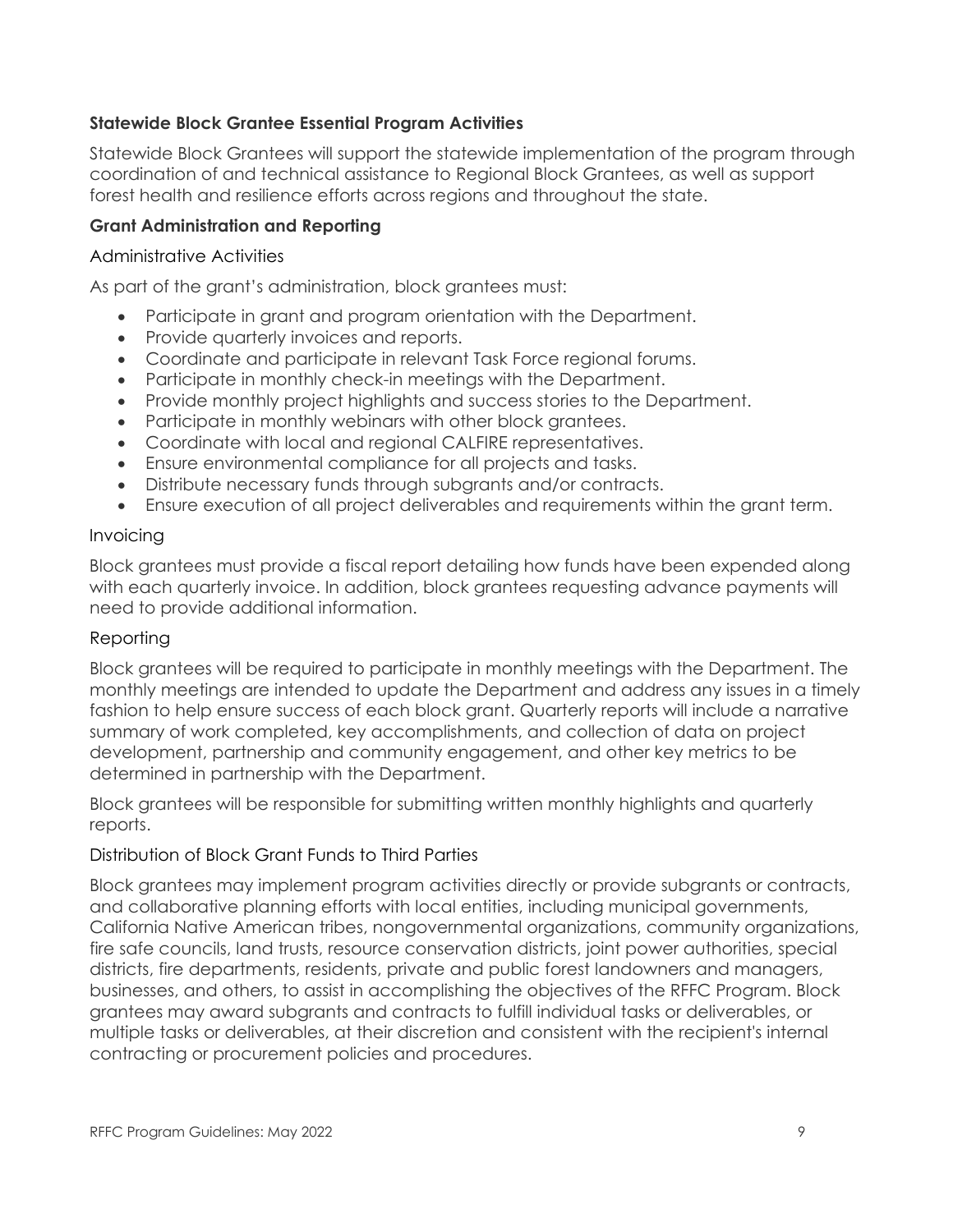## <span id="page-13-0"></span>Environmental Compliance

Activities funded under the RFFC Program must comply with applicable state and federal laws and regulations, including the California Environmental Quality Act (CEQA), National Environmental Policy Act (NEPA), and other environmental permitting requirements. Block grantees are responsible for project compliance and grant agreement budgets that may include the funding necessary for compliance-related tasks.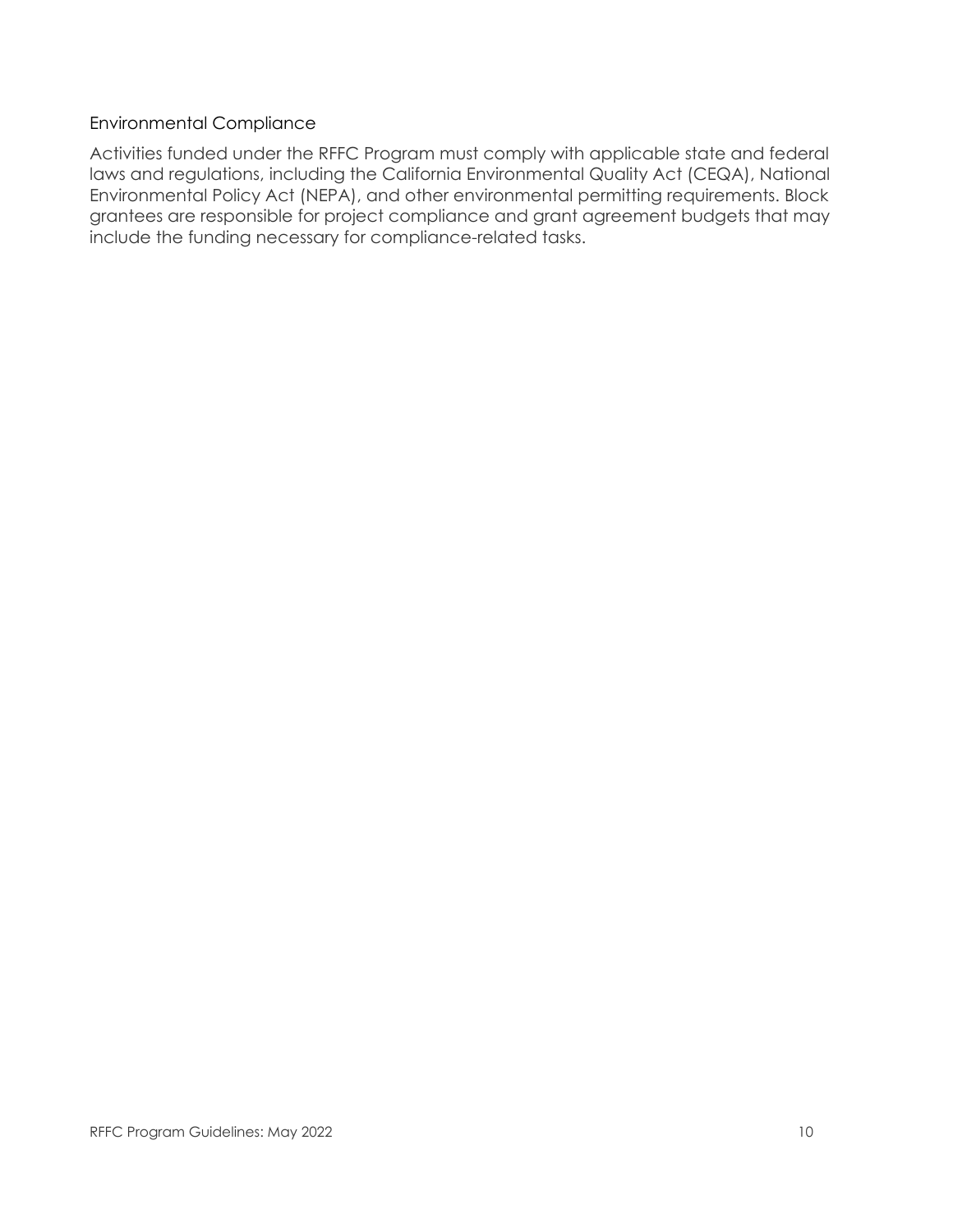#### <span id="page-14-0"></span>**Section 3: Grant Awards**

## <span id="page-14-1"></span>**Selection of Block Grantees**

The Department is awarding block grants on a noncompetitive basis to support implementation of landscape or watershed level forest health projects in the Northern, Coastal-Inland, Sierra-Cascade-Inyo, and Southern California regions, as shown in Appendix A. To best ensure efficient planning and strategic interagency coordination, the geographic extent of these regions may shift slightly over time. Regional Block Grantees will distribute funds to subgrantees and contractors, and work to ensure coordinated and integrated management of forest health and resilience activities throughout their region.

In addition to funding the Regional Block Grantees, the Department will fund Statewide Block Grantees to provide statewide coordination of and technical assistance to Regional Block Grantees, as well as to support forest health and resilience efforts in communities and priority areas not covered by the Regional Block Grantees.

## <span id="page-14-2"></span>**Statewide and Regional Entities**

Statewide and regional entities eligible to receive block grants are local governments, California Native American tribes, state conservancies, joint powers authorities, public agencies, resource conservation districts, special districts, California 501(c)(3) non-profit organizations, and tribally chartered non-profit organizations.

The Department will consider the following factors with selecting Regional Block Grantees:

- Demonstrated ability to coordinate the many entities across their region necessary to meet program goals
- Existing strong regional partnerships, and support and capacity to expand these partnerships
- Demonstrated ability to conduct regional planning efforts
- Fiscal and administrative control systems to adequately oversee the expenditure of block grant awards
- Policy and program expertise relevant to meeting program goals

The Department will consider the following factors with selecting Statewide Block Grantees:

- Experience and expertise in developing forest health and wildfire protection planning statewide
- Experience and expertise in conducting effective and inclusive outreach across diverse communities
- Experience and expertise in developing peer-to-peer and inter-regional sharing of project implementation strategies and skills
- Strong relationships with primary actors in forest health and wildfire protection planning statewide
- Fiscal and administrative control systems to adequately oversee the expenditure of block grant awards
- Policy and program expertise relevant to meeting program goals

#### <span id="page-14-3"></span>**Workplan Development**

RFFC Block Grantees must collaborate with the Department to develop grant workplans consistent with the goals and objectives of this program. The Department will hold a post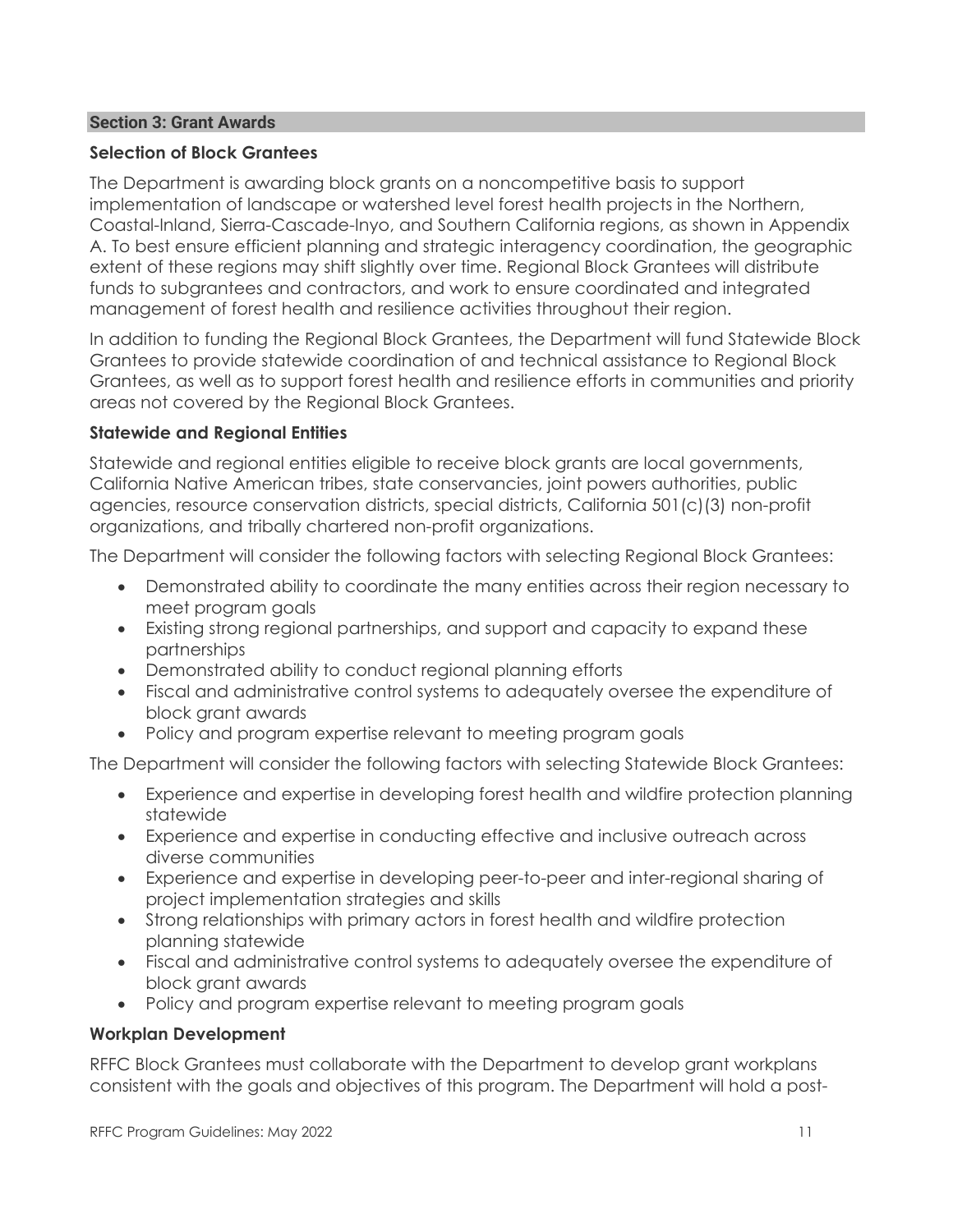award consultation with selected entities to develop a workplan, resource plan, and schedule of key activities before grant execution.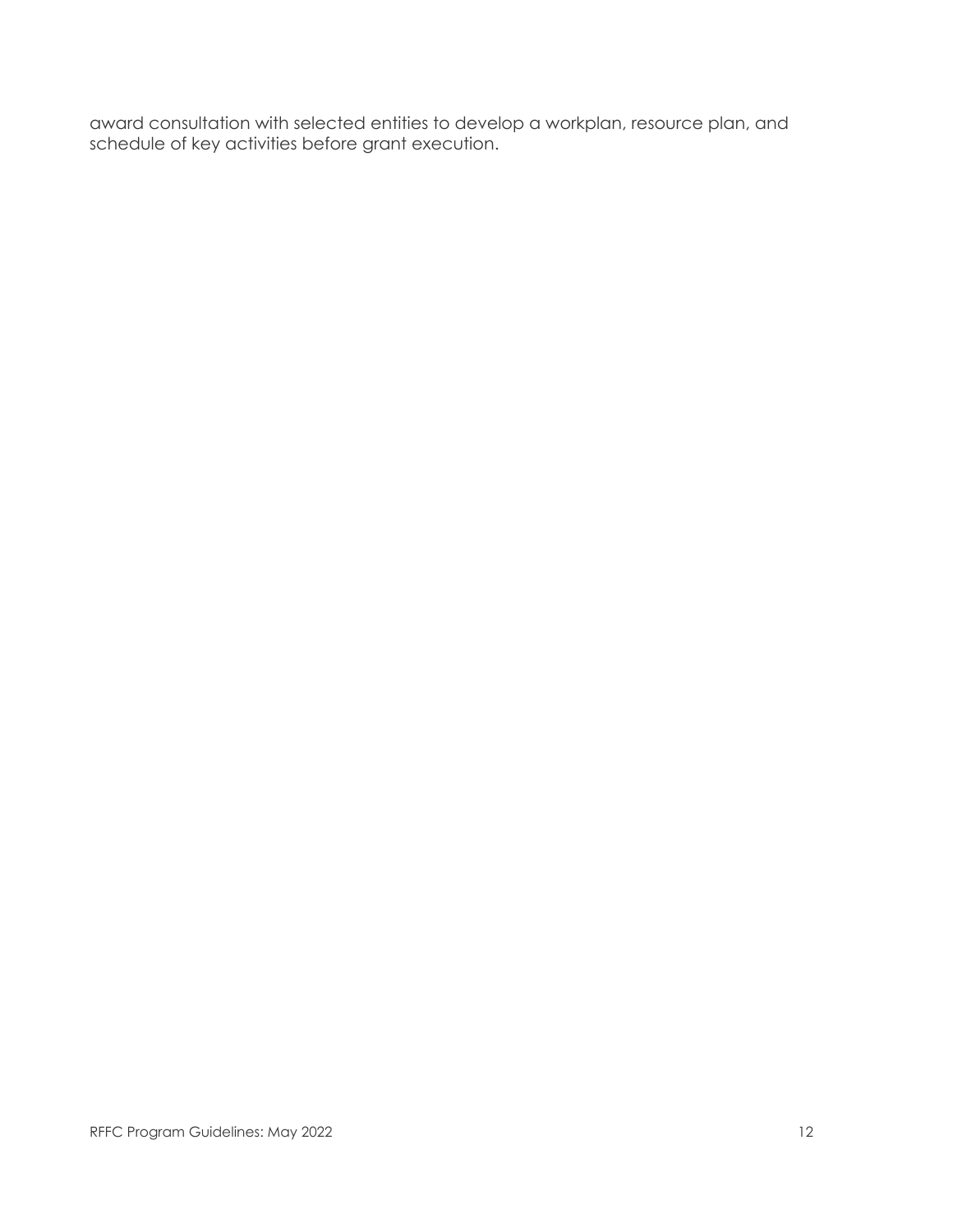#### <span id="page-16-0"></span>**Section 4: Grant Agreement and Administration**

## <span id="page-16-1"></span>**Overview of Grant Execution**

- 1. The Department will announce awards.
- 2. Each block grantee must enter into a grant agreement with the Department. The block grantee must sign and return the grant agreement to the Department within three months of the award date or risk forfeiting their award.
- 3. The grant agreement is considered fully executed once the Department's authorized signatory has signed the grant agreement.
- 4. Once the Department notifies the block grantee that the grant agreement has been fully executed, the block grantee should promptly commence work.

## <span id="page-16-2"></span>**Performance Period and Grant Term**

Regional Block Grantees and Statewide Block Grantees need to complete all tasks and deliverables by March 30, 2028, to ensure payment by the termination of the grant agreement term. The grant term will continue until June 30, 2028. The grant may be extended for an additional time at the Department's discretion and with appropriate budget authorization.

## <span id="page-16-3"></span>**Funding and Accounting**

## <span id="page-16-4"></span>Payment of Grant Funds

- Payment will be made on a reimbursement basis.
- The Department may distribute up to 20% of the original grant amount to a block grantee in advance at a time per Department protocols.
- Except for permitted advance payments, payments will be made in arrears.
- Grantees shall invoice quarterly, unless otherwise agreed upon by the Department, and in accordance with the terms and conditions of the grant agreement.
- Funds cannot be disbursed until there is a fully executed grant agreement between the Department and the grantee.
- Only those eligible costs incurred as outlined in these Guidelines and in accordance with the grant agreement will be eligible for reimbursement.

## <span id="page-16-5"></span>Accounting of Grant Funds

It is essential that complete and accurate records be maintained by grantees. Block grantees must maintain an accounting and record keeping system that reflects sound fiscal controls and safeguards. The accounting information must be sufficient so that the total cost of each aspect of the project can be readily determined and records are readily available upon demand. Block grantees must retain all grant transaction records for a period of four years after final payment.

Any advanced funds must be kept separate in accounting records from block grantee's other funds. Interest earnings shall be allocated to the block grant's advanced funds for use on the project or returned to the Department. Advanced funds that are unused shall be returned to the Department promptly upon completion of the project or termination of the grant agreement, whichever occurs first.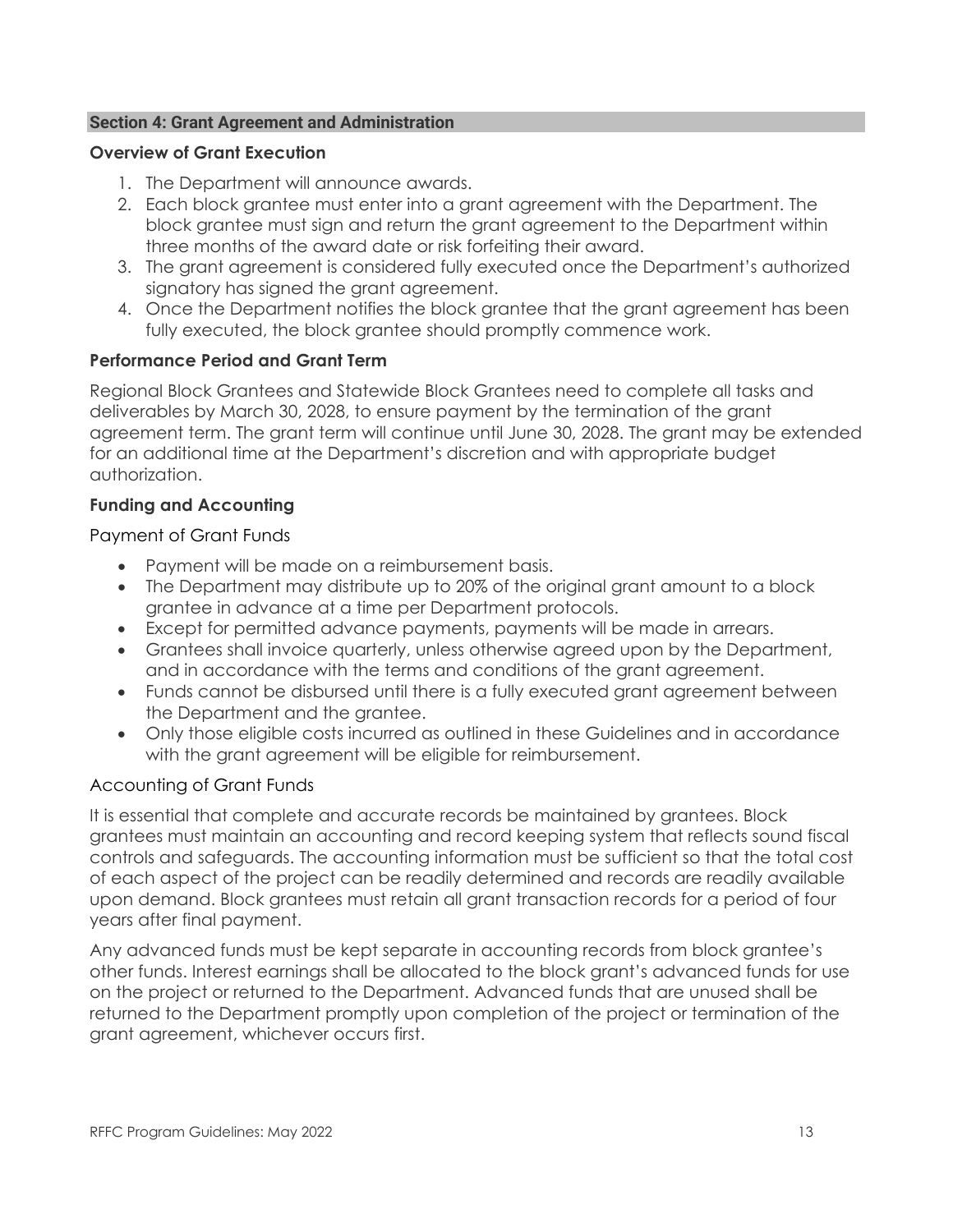## <span id="page-17-0"></span>**Section 5: Eligible Costs**

## <span id="page-17-1"></span>**Eligible Costs**

Eligible costs must be incurred during the grant agreement term. All costs must be reasonable, as defined in Section 6 of these Guidelines. Eligible costs are:

## <span id="page-17-2"></span>Staff Costs

Reimbursable staff costs are the salary costs for (1) block grantee, (2) subgrantees, and (3) contractors. This is the salary at an hourly rate, benefits, taxes, and leave.

Administrative costs are not reimbursable as staff costs. Administrative costs should be budgeted separately and must comply with the requirements outlined below.

## <span id="page-17-3"></span>Administrative Costs

For the block grantee, reimbursement by the RFFC Program for administrative costs are capped at either (1) twenty percent (20%) of the total block grant award for entities without a current final Negotiated Indirect Cost Rate Agreement (NICRA), or (2) up to thirty-five percent (35%) for entities with a current federally approved NICRA.

For subgrantees and contractors, reimbursement by the RFFC Program for administrative costs are capped at either (1) twenty percent (20%) of their direct charges for entities without a current final NICRA, or (2) up to thirty-five percent (35%) for entities with a current federally approved NICRA.

Administrative costs include costs that are sometimes described as indirect costs and are:

- Office space and utilities
- Supplies
- Legal or management oversight
- Prorated general liability, Workers' Compensation, and automotive insurance
- Equipment costs not included as direct costs in the budget

## <span id="page-17-4"></span>Travel Costs

In-state travel for block grantees, subgrantees, and contractors as necessary to fulfill the deliverables of the program.

- Accommodation-related travel costs: maximum reimbursement rates based on county as shown here: [https://hrmanual.calhr.ca.gov/Home/ManualItem/1/2203,](https://hrmanual.calhr.ca.gov/Home/ManualItem/1/2203) with no option for approval of an "excess lodging rate." with no option for approval of an "excess lodging rate."
- Mileage for travel directly related to execution of the scope of work will be reimbursed at the *Reimbursement Rate Per Mile for Personal Vehicle* as shown here: https://hrmanual.calhr.ca.gov/Home/ManualItem/1/2202.
- Rental car, train, or airfare will only be reimbursed to attend those meetings outlined in the Administrative Activities section, and then only if it is the typical method used to get from one location to the other.
- No other travel-related costs will be reimbursed through this grant program, including per diem.

## <span id="page-17-5"></span>Project Development Costs

Block grant funding may be used for project development costs:

RFFC Program Guidelines: May 2022 14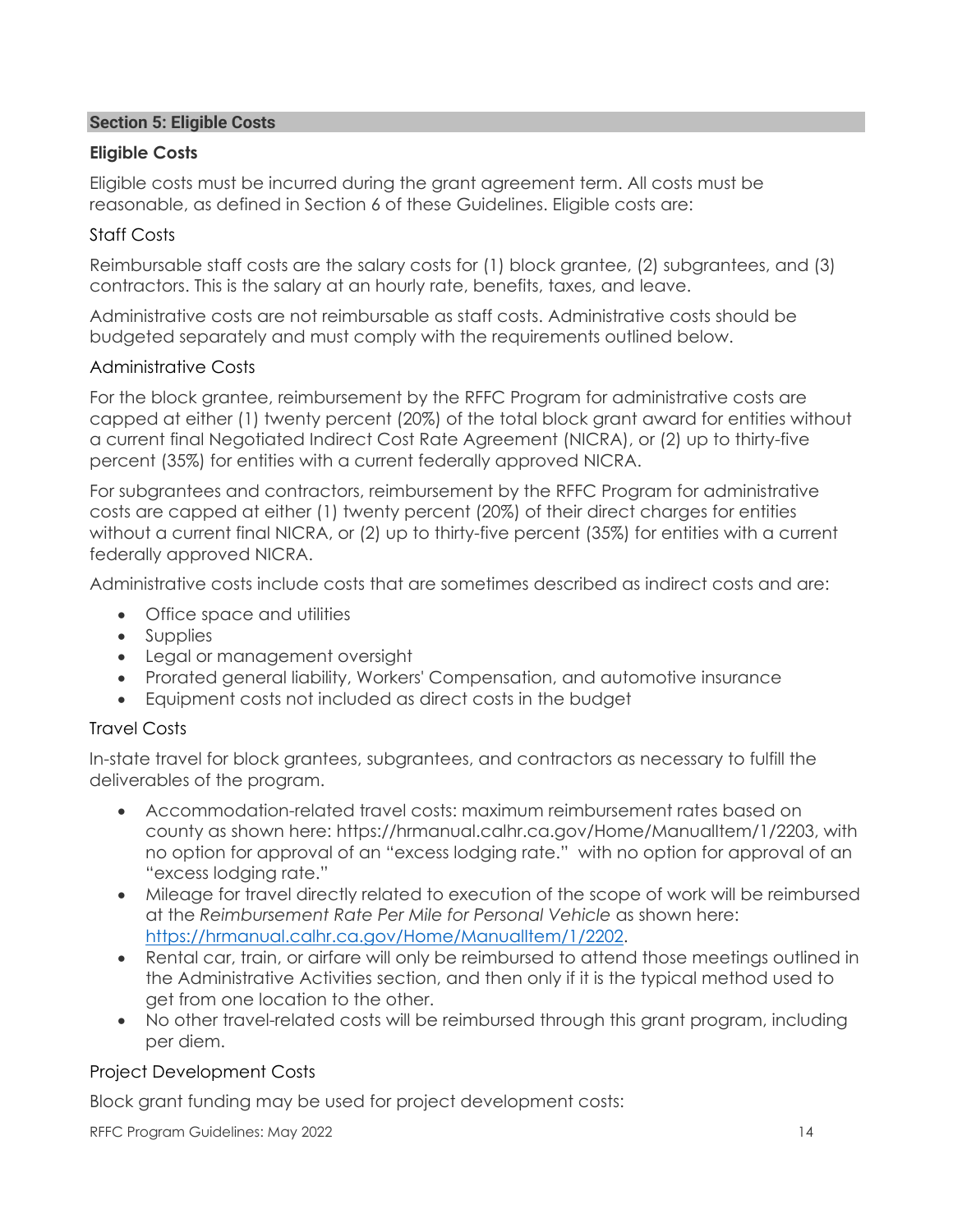- Preparing project plans, specifications, and cost estimates that will result in a specific project
- Acquiring permits (including fees) for specific, future on-the-ground projects
- Analysis required for CEQA and/or NEPA documentation
- Performing necessary cultural resources, biological, botanical, aquatic, soil, hydrologic, wildlife, timber, or other studies/surveys and/or developing necessary project designs related to a specific site or physical project
- Obtaining implementation funding

## <span id="page-18-0"></span>Demonstration Project Implementation Costs (if applicable)

Block grant funding may be used for demonstration project implementation costs including:

- Preparation of bid packages and contractor documents
- Performance costs within the scope of the demonstration project including materials, supplies, and equipment
- Labor and other costs necessary for the physical implementation of the project
- Pre- and post-project monitoring and adaptive management, including preparation of long-term management plans

## <span id="page-18-1"></span>Capacity Building, Outreach, Education, and Training

Block grant funding may be used for Capacity Building, Outreach, Education, and Training activities including:

- Building organizational capacity to increase pace and scale of forestry activities
- Training costs for block grantee employees or subgrantees
- Costs to attend professional development conferences or events
- Materials
- Facilitation services
- Professional training services for educational events or workforce development
- Participant stipends in compensation for services rendered in the development of community work products, and appropriately documented with deliverables such as sign-in sheets or written surveys
- Transportation stipends and provision of transportation services for community participants, such as a vanpool
- Rental costs of equipment, facilities, or venues
- Provision of childcare services for community participants at sponsored events
- Food and refreshments that are determined to be an integral part of an event. Examples of activities where it would be appropriate to approve food purchase would include a design charrette held in the evening, where the meal is consumed as part of the event and replaces a meal otherwise missed by attending the event

## <span id="page-18-2"></span>Equipment and Vehicles

For any equipment or vehicles purchased or built with funds that are reimbursable as a direct cost of the RFFC project, the block grantee, subgrantee, or contractor, as applicable, must be the sole owner on title. During the grant agreement term, equipment must be dedicated to the described use in the same proportion and scope as is in the grant agreement and the block grantee is required to maintain an inventory record for each piece of non-expendable equipment or vehicles purchased or built with funds provided under the terms of a grant agreement.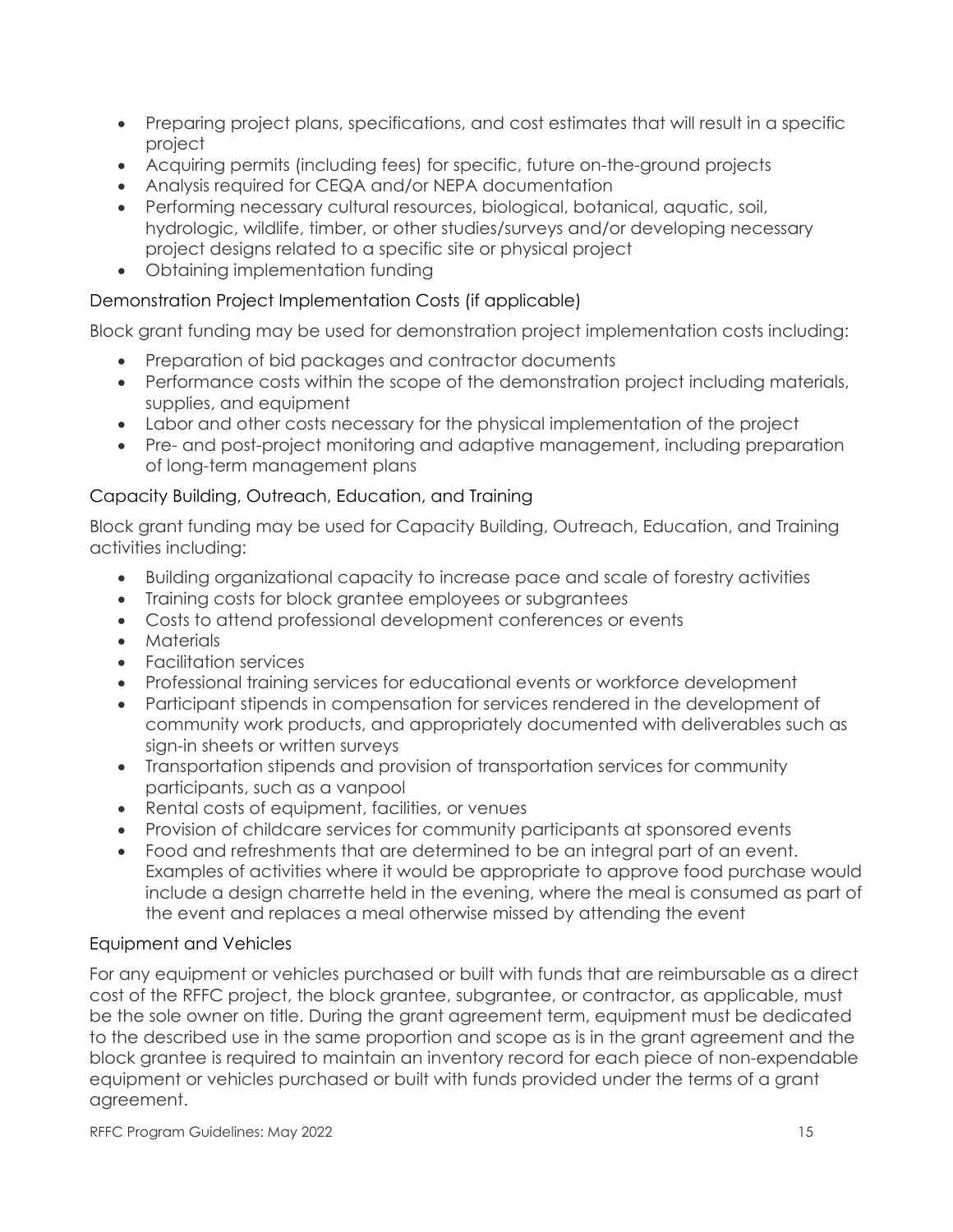On completion or early termination of the grant agreement, the Department will either (1) require that the equipment or vehicles be returned to the state, (2) authorize the continued use of such equipment or vehicle within the block grantee's region, or (3) require that grantee refund the Department for the fair market value of equipment that continues to have a usable life but is no longer required for project implementation.

In making that determination, the Department will consider among other things, the useful life of the equipment or vehicle. Equipment or vehicles that remain within the block grantee's region will be required to be maintained in a state of good repair with all licenses and fees paid and made available to government entities in the event of an emergency.

# <span id="page-19-0"></span>**Ineligible Costs**

Ineligible costs are:

- Costs that are not related to the RFFC Program
- Costs that occur outside of the grant agreement term
- Incidentals, tips, per diems
- Incentive/participation gifts
- Out-of-state travel and activities
- Activities performed and equipment or vehicles purchased that are not identified in the budget/work plan or approved by the Department prior to purchase.
- The following costs associated with community engagement and outreach:
	- o Direct cash benefits or subsidies to participants, such as cash subsidies to secure private transportation services
	- o Alcoholic refreshments
	- o Participant incentives, such as door prizes, which are unrelated to specific community work products
	- o General meetings that do not specifically discuss or advance implementation of the RFFC project(s)

# <span id="page-19-1"></span>**Auditing of Fund Expenditures**

All expenditures of public funds under this program are subject to audit by the State of California. All grantees shall maintain books, records, documents, and other evidence sufficient to properly reflect the amount, receipt, and disposition of all project funds (including state funds, interest earned, and matching funds by the grantee) and the total cost of the project.

# <span id="page-19-2"></span>**Purchasing**

Block Grantees are expected to adhere to their competitive bid, internal contracting, and purchasing guidelines. Documentation of the grantee's contracting or purchasing guidelines, processes, and project-specific approvals may be requested in the event of an audit by the State of California.

## <span id="page-19-3"></span>**Loss of Funding**

Work performed under the grant agreement is subject to availability of funds through the state's budget process.

Actions of the Block Grantee that may lead to suspension or cancellation of funding include, but are not limited to: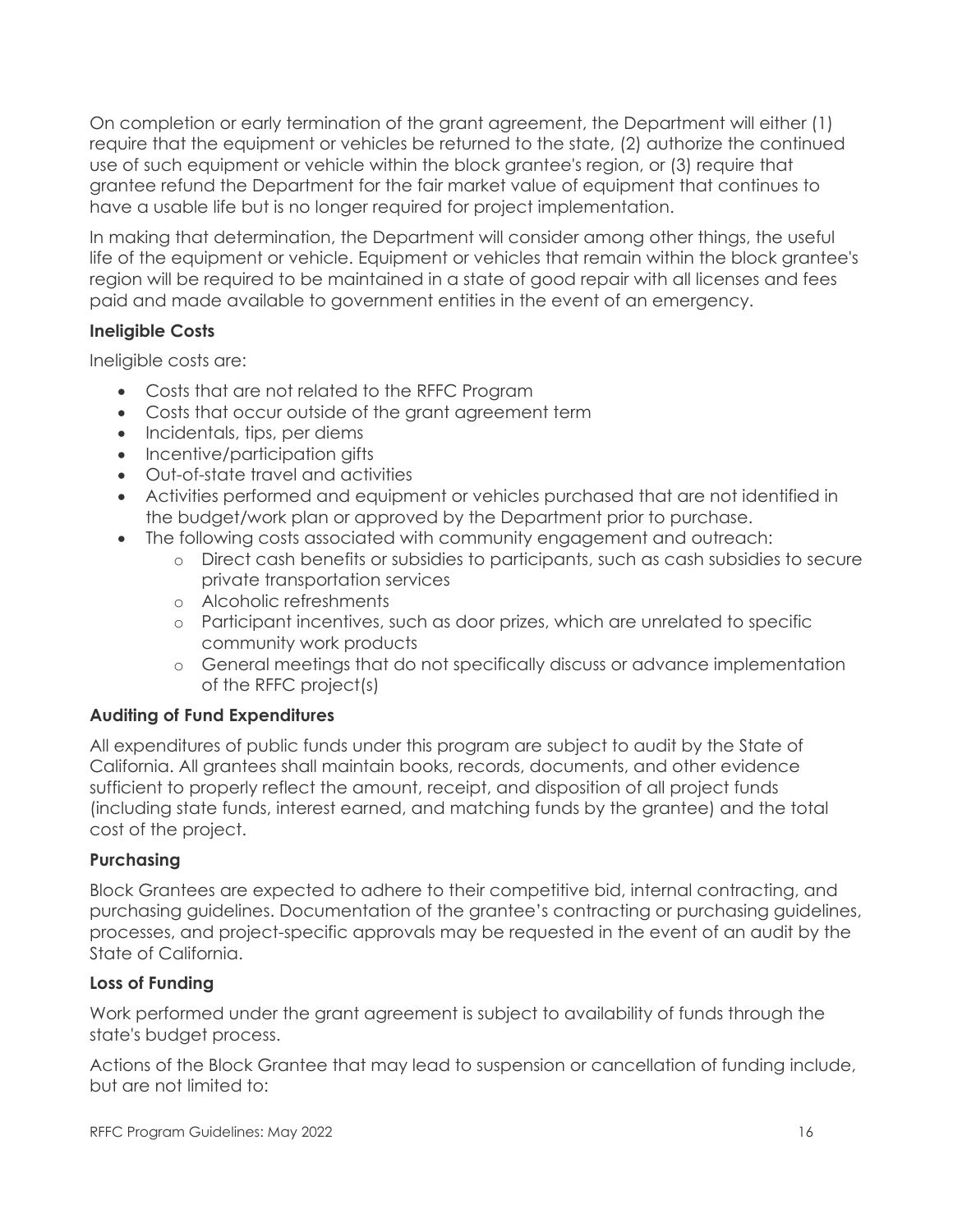- Failure to execute an agreement within three months of receiving an official funding notification
- Failure to submit required documentation within the time periods specified in the grant agreement
- Change in project scope, schedule, or budget without prior approval
- Failure to complete the project
- Failure to demonstrate sufficient progress
- Failure to submit evidence of environmental or permit compliance as specified by the grant agreement
- Failure to comply with applicable laws or grant requirements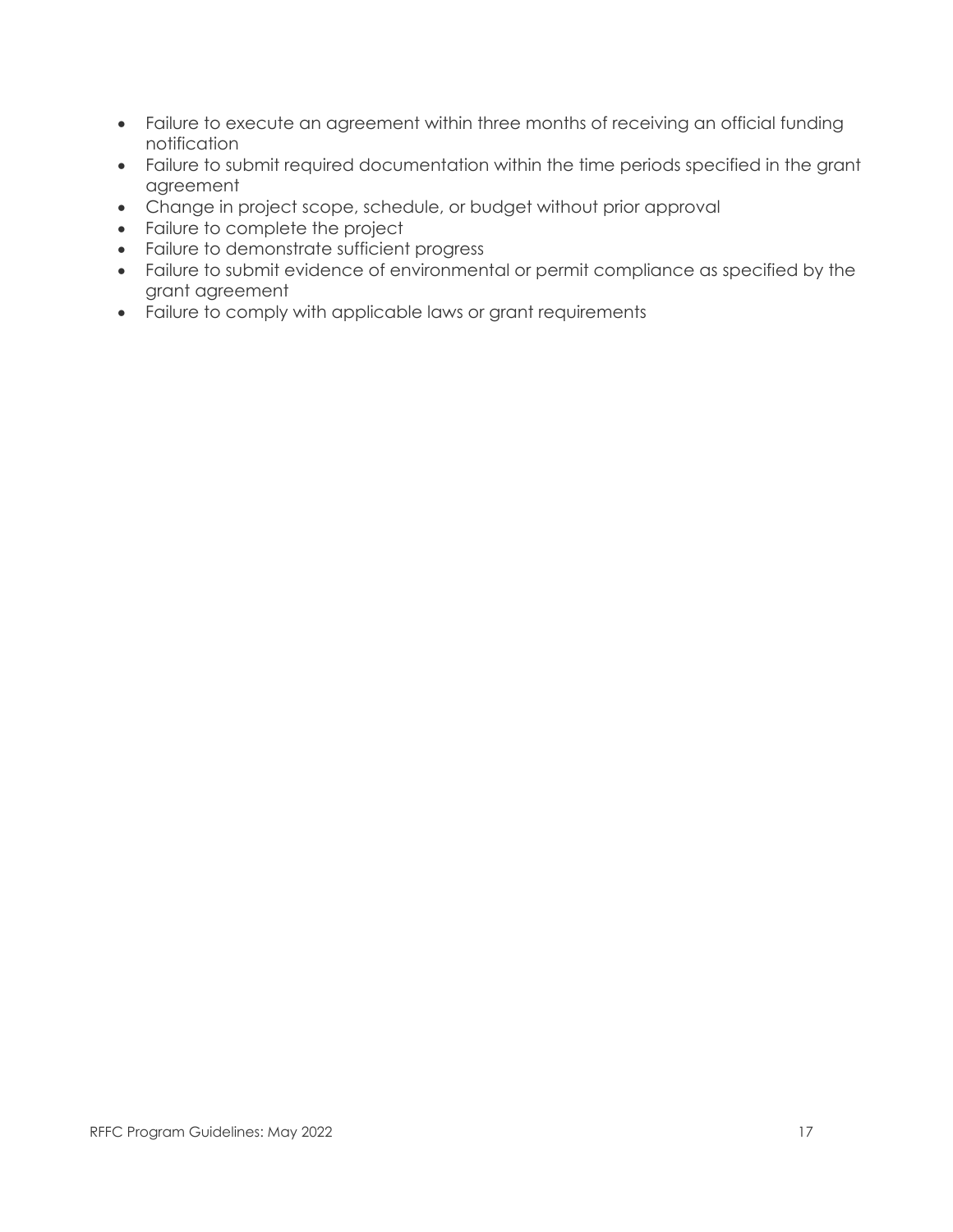#### <span id="page-21-0"></span>**Section 6: Definitions and Reference Material**

## <span id="page-21-1"></span>**Definitions**

*Collaboration or Collaborative:* Partnership or cooperation involving multiple and diverse stakeholders (including agencies, as appropriate) to improve natural resource conditions within the same watershed or landscape in ways that do not duplicate efforts.

*Community Wildfire Protection Plan:* A plan developed in the collaborative framework established by the Wildland Fire Leadership Council and agreed to by state, tribal, and local government, local fire department, other stakeholders and federal land management agencies managing land in the vicinity of the planning area. A Community Wildfire Protection Plan (CWPP) identifies and prioritizes areas for hazardous fuel reduction treatments and recommends the types and methods of treatment on Federal and non-Federal land that will protect one or more at-risk communities and essential infrastructure and recommends measures to reduce structural ignitability throughout the at-risk community. A CWPP may address issues such as wildfire response, hazard mitigation, community preparedness, or structure protection - or all the above.

*Department*: California Department of Conservation.

*Landscape Scale or Level*: A functional designation of a relatively large, contiguous geographic area scaled to capture ecosystem function, integrity, and diversity, where management plans are integrated into the broader landscape conditions to set appropriate short-, medium-, and long-term goals, including integration of natural processes. Management activities are of sufficient scale to affect biophysical processes and stressor (e.g., fire, bark beetles) behavior within that landscape. Landscapes may vary in size but are generally not smaller than 40,000 acres.

*Vulnerable Communities:* Climate vulnerability describes the degree to which natural, built, and human systems are at risk of exposure to climate change impacts. Vulnerable communities experience heightened risk and increased sensitivity to climate change and have less capacity and fewer resources to cope with, adapt to, or recover from climate impacts. These disproportionate effects are caused by physical (built and environmental), social, political, and/ or economic factor(s), which are exacerbated by climate impacts. These factors include, but are not limited to, race, class, sexual orientation and identification, national origin, and income inequality.

*Reasonable Cost:* A cost that, in its nature and amount, does not exceed that which would be incurred by a prudent person under the circumstances prevailing at the time the decision was made to incur the cost. In determining reasonableness of a given cost, consideration must be given to:

- Whether the cost is of a type generally recognized as ordinary and necessary for the operation of the entity or the proper and efficient performance of the project.
- The restraints or requirements imposed by such factors as: sound business practices; arm's-length bargaining; federal, state, local, tribal, and other laws, and regulations; and terms and conditions of this project.
- Market prices for comparable goods or services for the geographic area.
- Whether the individuals concerned acted with prudence in the circumstances considering their responsibilities to its employees, the public at large, and the state.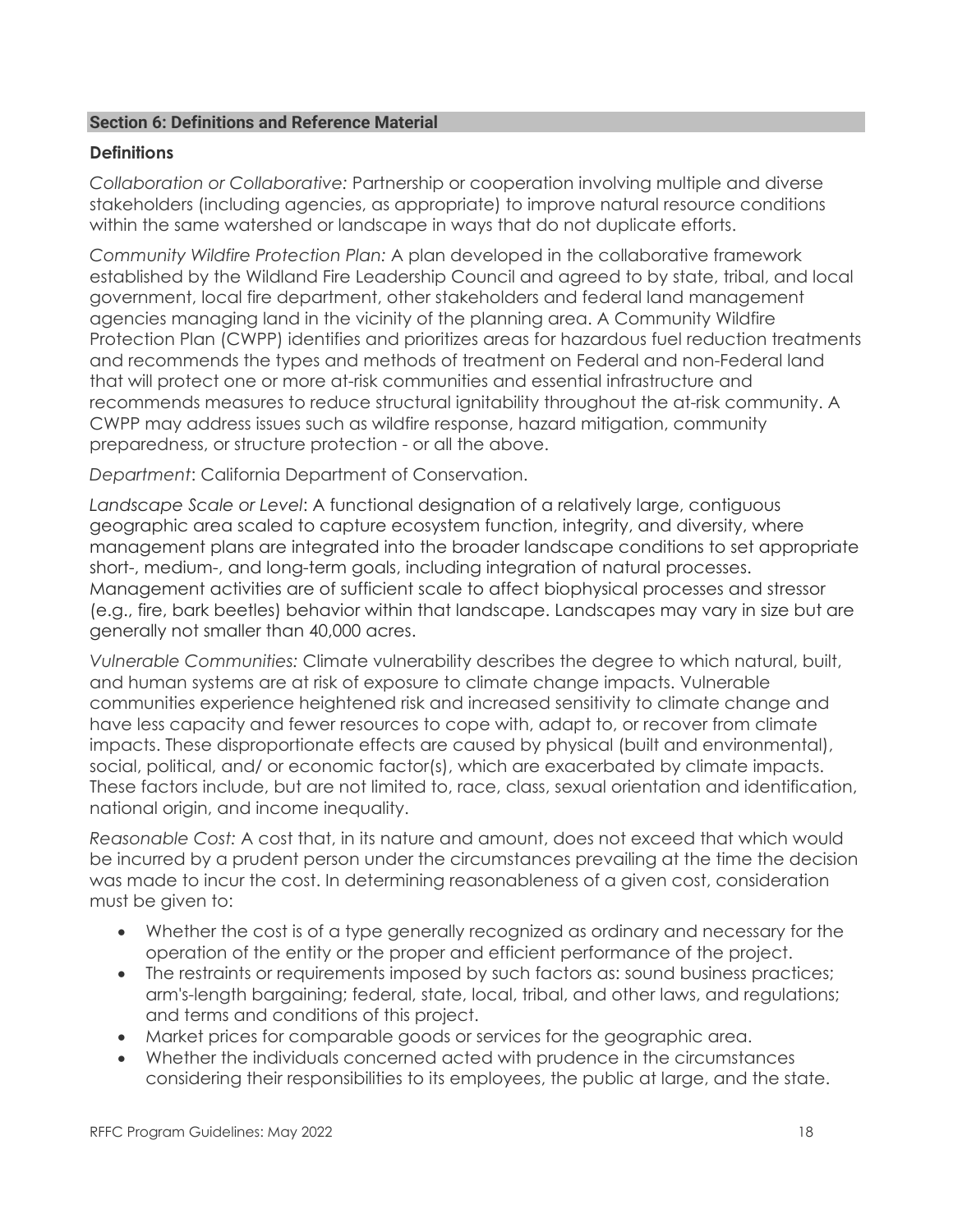• Whether the cost significantly deviates from the acquiring entity's established practices and policies regarding the incurrence of costs.

*Regional Forums*: A venue for information sharing across a region and between entities working within a region to ensure coordination among stakeholders, and to ensure that areas not presently covered in a regional partnership are engaged and have a role in advancing regional priorities. Forums offer opportunities for sharing successes and challenges, enhancing professional networks, learning the latest scientific findings, and participating in a more regional-focused discussion with work groups to understand statewide priorities and to ensure their local needs and concerns are heard at the state level.

*Regional Partnerships:* A large scale collaboration operating with the common goal to elevate, integrate, and expand regional forest and fire resilience work within one of the four major regions identified by the Task Force's Action Plan. Regional Block Grantees lead and support regional partnerships.

*Regional Profiles:* Profiles will include maps showcasing ecoregion distribution within each region, recent stressor activities (e.g., fire, drought, human development) to highlight potential future stress, key species of concern, and other key ecosystem services provided to the state from the regions. Framing these stressor events with climate change and the management actions that can mitigate or build resilience to these stressors will offer broad scale guidance on the scientifically established management options available to collaboratives to achieve their goals. Guidance would not offer acre-by-acre approaches to management but provides regional partnerships tools and the latest scientific knowledge on key topics that may be applied in their decision-making, while also factoring in other key management criteria such as ownership, topography, and funding availability.

*Watershed*: All land enclosed by a continuous hydrologic drainage divide and lying upslope from a specified point on a stream, river, lake, or other waterbody. Total land areas draining to any point in a stream.

#### <span id="page-22-0"></span>**Reference Material**

• [California Wildfire and Forest Resilience Action Plan,](https://fmtf.fire.ca.gov/media/cjwfpckz/californiawildfireandforestresilienceactionplan.pdf) January 2021, California Forest Management Task Force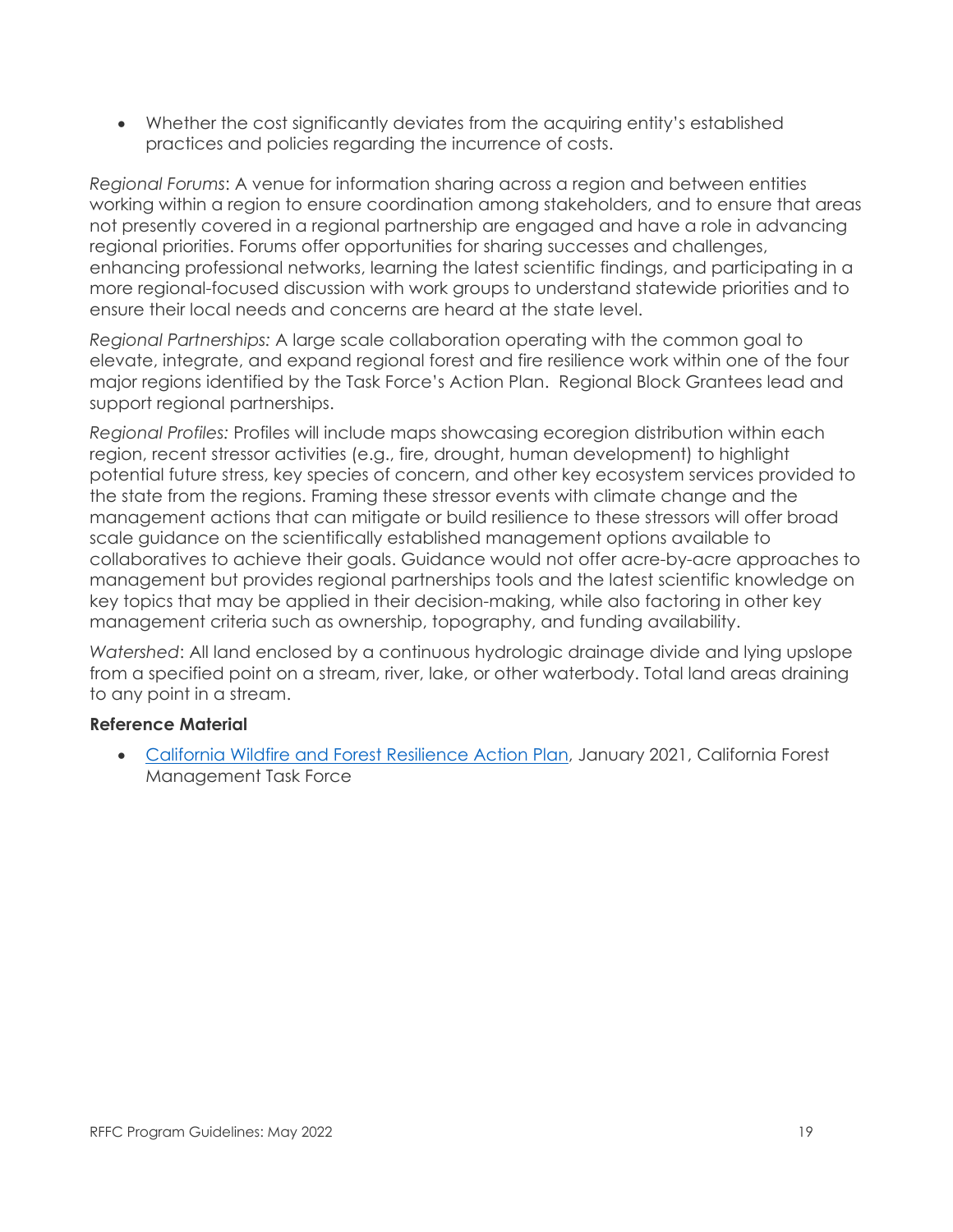## <span id="page-23-0"></span>**Appendix A: Regions Map**

The following map is a general representation of the four geographic regions that guide funding allocations. Specific Regional Block Grantee jurisdictions within these regions are not identified.